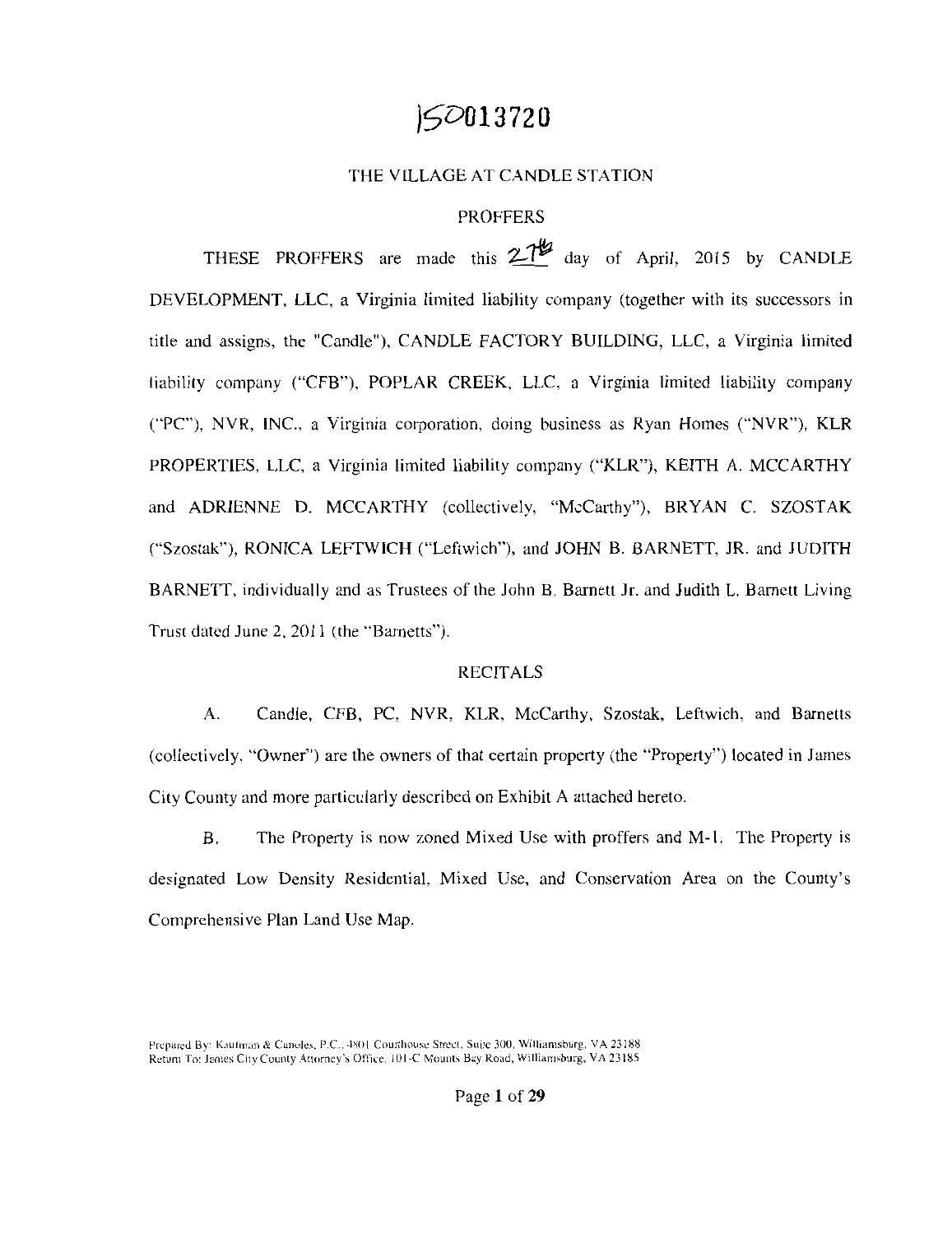C. The Owner has submitted to the County an application (the "Application") to rezone the Property from Mixed Use with proffers and M-1 to Planned Unit Development with proffers.

D. Owner has submitted to the County a master plan entitled "PROPOSED MASTER PLAN THE VILLAGE AT CANDLE STATION", Drawing No. 3 of 7, prepared by AES Consulting Engineers, dated November 14, 2014, last revised March 11, 2015 (the "Master Plan") for the Property in accordance with the County's Zoning Ordinance. The Master Plan is on file with the County in the Office of the Director of Planning.

E. Owner has submitted to the County design guidelines entitled "THE VILLAGE AT CANDLE STATION DESIGN GUIDELINES", prepared by AES Consulting Engineers, dated June 17, 2013, last revised April 2015 (the "Design Guidelines"). The Design Guidelines are on file with the County in the Office of the Director of Planning.

F. Owner desires to offer to the County certain conditions on the development of the Property not generally applicable to land zoned Planned Unit Development.

NOW, THEREFORE, for and in consideration of the approval of the requested rezoning, and pursuant to Section 15.2-2303 of the Code of Virginia, 1950, as amended (the "Virginia Code"), and the County's Zoning Ordinance, Owner agrees that it shall meet and comply with all of the following conditions in developing the Property.

## CONDITIONS

**1. Density.** The number of residential dwelling units ("Dwelling Units") located on the Property shall not exceed 208 Dwelling Units.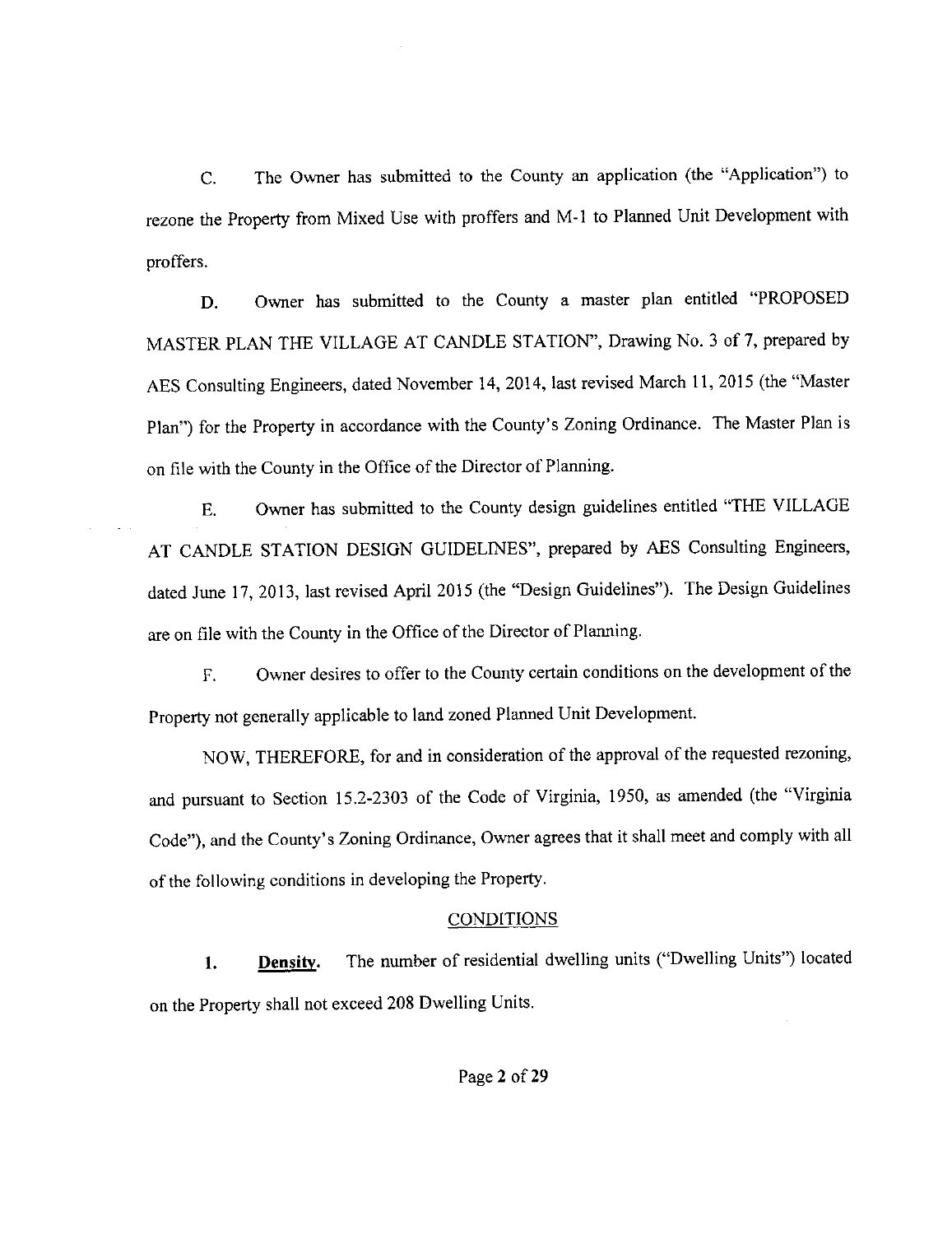**2. Owners Association.** There shall be organized a property owner's association (the "Association") for the residential development of the Property in accordance with Virginia law in which all residential property owners in the development, by virtue of their property ownership, shall be members. In addition, there may be organized separate owner's associations for individual neighborhoods within the Property in which all owners in the neighborhood, by virtue of their property ownership, also shall be members. The articles of incorporation, bylaws and restrictive covenants (together, the "Governing Documents") creating and governing each Association shall be submitted to the County Attorney for review and approval for consistency with this Proffer prior to final approval by the County of the first site plan for residential development of any portion of the Property. The Governing Documents shall require that each Association adopt an annual maintenance budget, which shall include a reserve for maintenance of stormwater management BMPs, recreation areas, private roads and parking areas, if any, sidewalks, and all other common areas (including open spaces) under the jurisdiction of the Association and shall provide the Association with authority to (i) assess all members for the maintenance of all properties owned or maintained by the Association and (ii) file liens on members' properties for non-payment of such assessments. The Governing Documents shall grant each Association the power to file liens on members' properties for the cost of remedying violations of, or otherwise enforcing, the Governing Documents. The Governing Documents shall authorize the Association to develop, implement and enforce a water conservation standards and nutrient management plan as provided herein.

**3. Water Conservation.**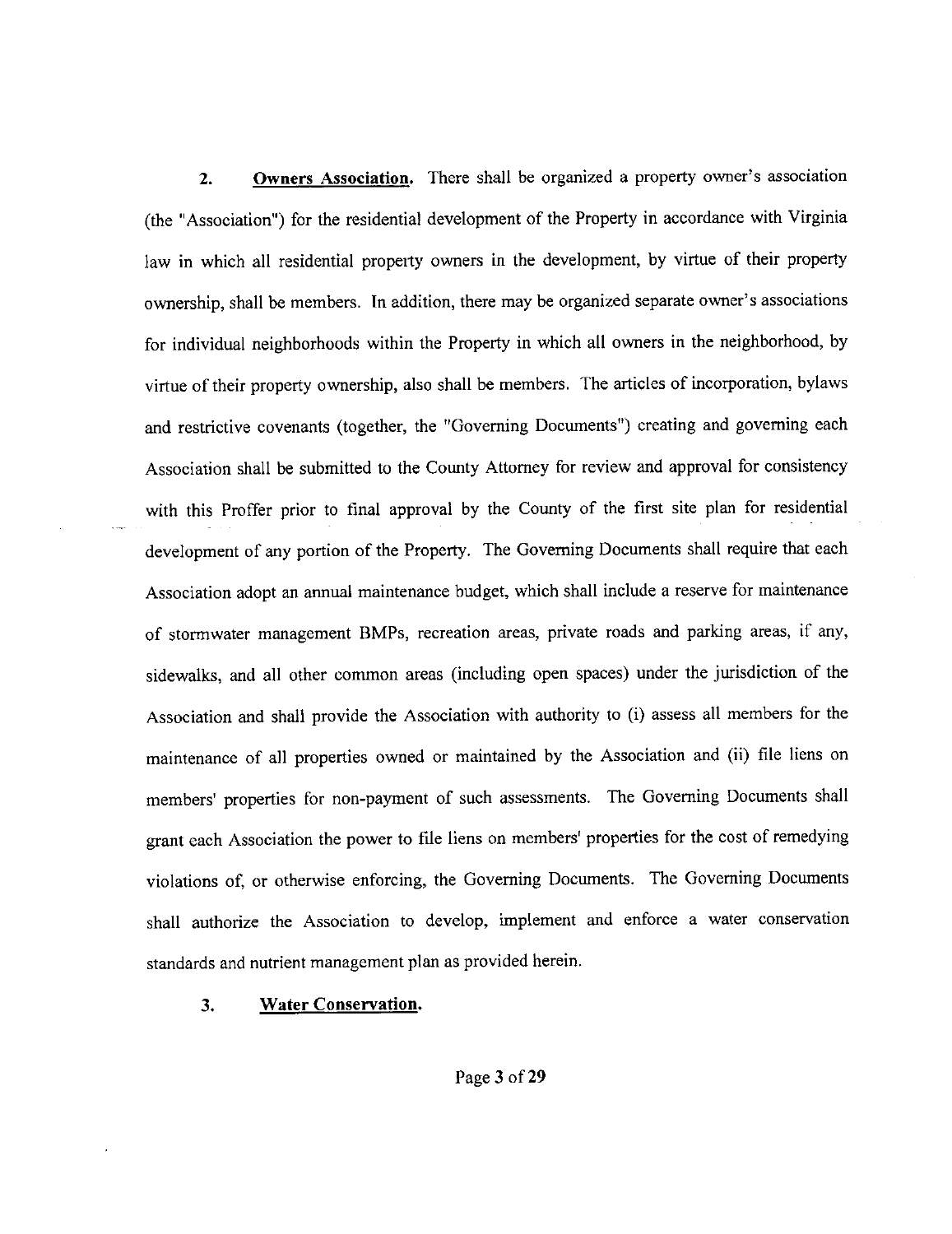(a) The Owner shall be responsible for developing water conservation standards to be submitted to and approved by the James City Service Authority ("JCSA") and for, subsequently, enforcing such standards. The standards shall address such water conservation measures as limitations on the installation and use of irrigation systems and irrigation wells, the use of drought resistant native and other adopted low water use landscaping materials and warm season turf on lots and common areas in areas with appropriate growing conditions for such turf and the use of water conserving fixtures and appliances to promote water conservation and minimize the use of public water resources. The standards shall be submitted to JCSA for review and approval for consistency with this Proffer prior to final approval by the County of the first site plan for development of any portion of the Property.

(b) In the design phase, Owner shall take into consideration the design of storrnwater systems that can be used to collect storrnwater for outdoor water use for the entire development. If the Owner desires to have outdoor watering of common areas on the Property it shall provide water for irrigation utilizing surface water collection from the surface water ponds or other rainwater collection devices and shall not use JCSA water or well water for irrigation purposes, except as provided below. This requirement prohibiting the use of well water may be waived or modified by the General Manager of JCSA if the Owner demonstrates to the JCSA General Manager that there is insufficient water for irrigation in the surface water impoundments, and the Owner may apply for a waiver for a shallow (less than 100 feet) well to supplement the surface water impoundments.

**4. Housing Opportunities.** Development of the Property shall be done in a manner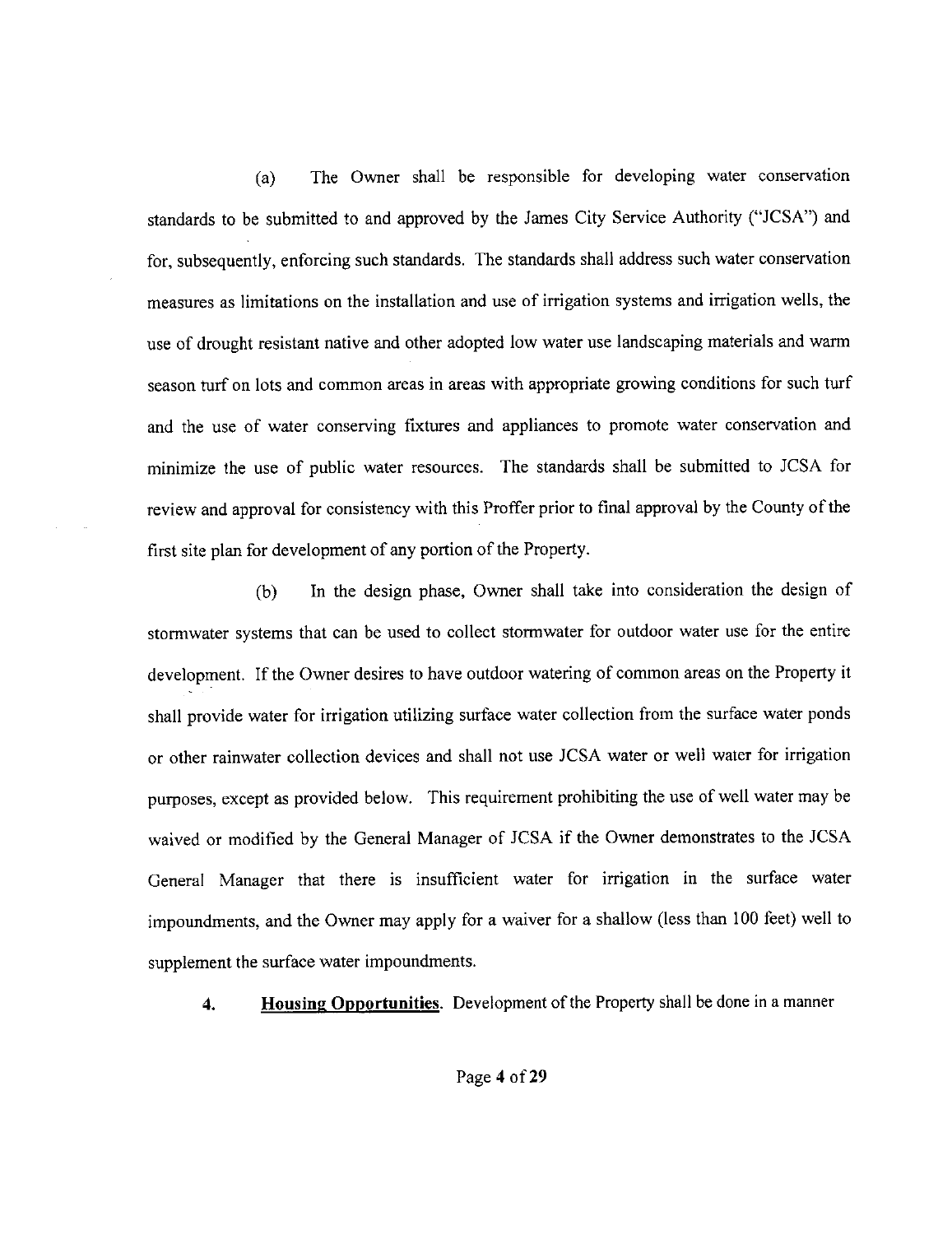consistent with the criteria established by the Housing Opportunities Policy adopted by the Board of Supervisors on November 27, 2012 and in effect as of the date of approval of the requested rezoning (the "HOP") to provide affordable and workforce housing opportunities at different price ranges to achieve the greater housing diversity goal of the 2009 Comprehensive Plan; provided, however, that affordable and workforce Dwelling Units provided may be located anywhere within the Property in areas designated for residential development. With respect to affordable and workforce Dwelling Units provided pursuant to this proffer, a soft second mortgage meeting the requirements of the HOP or other instrument approved in advance by the County Attorney shall be executed by the initial purchaser thereof and recorded against the Dwelling Unit to assure the Dwelling Unit continues to meet the requirements of the HOP. In addition, each deed to an affordable or workforce for sale Dwelling Unit shall include a right of first refusal in favor of the County in the event a subsequent owner desires to sell the Dwelling Unit. All affordable or workforce Dwelling Units provided pursuant to this Proffer shall be sold to persons whose incomes fall within the qualifying income ranges used to determine the prices under the HOP.

### **5. Cash Contributions for Community Impacts.**

(a) A contribution of \$19,505.34 for each single-family detached Dwelling Unit and of \$5,550.16 for each single-family attached Dwelling Unit constructed on the Property shall be made to the County for the mitigation of impacts on County schools.

(b) A contribution of \$1,099 for each Dwelling Unit constructed on the Property shall be made to the County for the mitigation of impacts on emergency services, offsite road improvements, future water needs, library uses, and public use sites.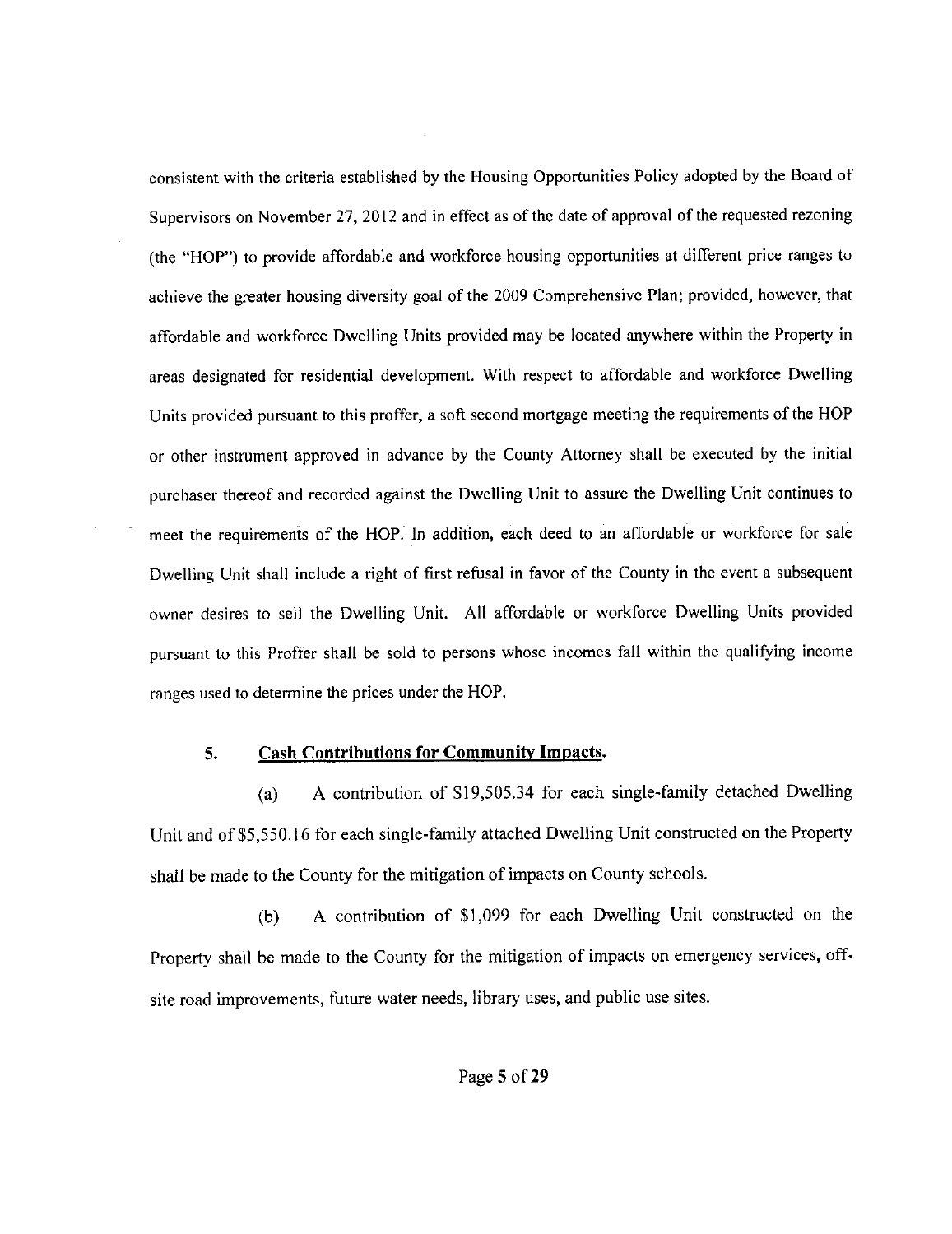(c) A contribution of \$1,375.00 for each single-family detached Dwelling Unit and of\$1,039.00 for each single-family attached Dwelling Unit constructed on the Property shall be made to JCSA for the mitigation of impacts on JCSA's potable water system.

(d) A contribution of \$725.00 for each Dwelling Unit constructed on the Property shall be made to JCSA for the mitigation of impacts on JCSA's sanitary sewer system.

(e) A contribution of \$549.50 for each Dwelling Unit constructed on the Property shall be made to the County for off-site stream restoration or other environmental improvements in the Yarmouth Creek watershed.

(f) A one-time contribution of an amount equal to \$2.10 multiplied by the total estimated daily sanitary sewage discharge from each non-residential building constructed on the portion of the Property shown on the Master Plan as "MASTER PLAN AREA 2" (the "PUD-C Area") shall be made to JCSA for the mitigation of impacts on JCSA's sanitary sewer system. The County shall not be obligated to issue a certificate of occupancy for a nonresidential building constructed on the PUD-C Area until the contribution prescribed in this subsection (f) has been paid.

(g) A one-time contribution of \$32,970 shall be made to the County for offsite sidewalks. The County shall not be obligated to issue certificates of occupancy for more than 87 Dwelling Units on the Property until the contribution prescribed in this subsection (g) has been paid.

(h) Notwithstanding any other provision of these Proffers, the contributions described in subsections (a) through (e) above shall be reduced by the applicable percentage set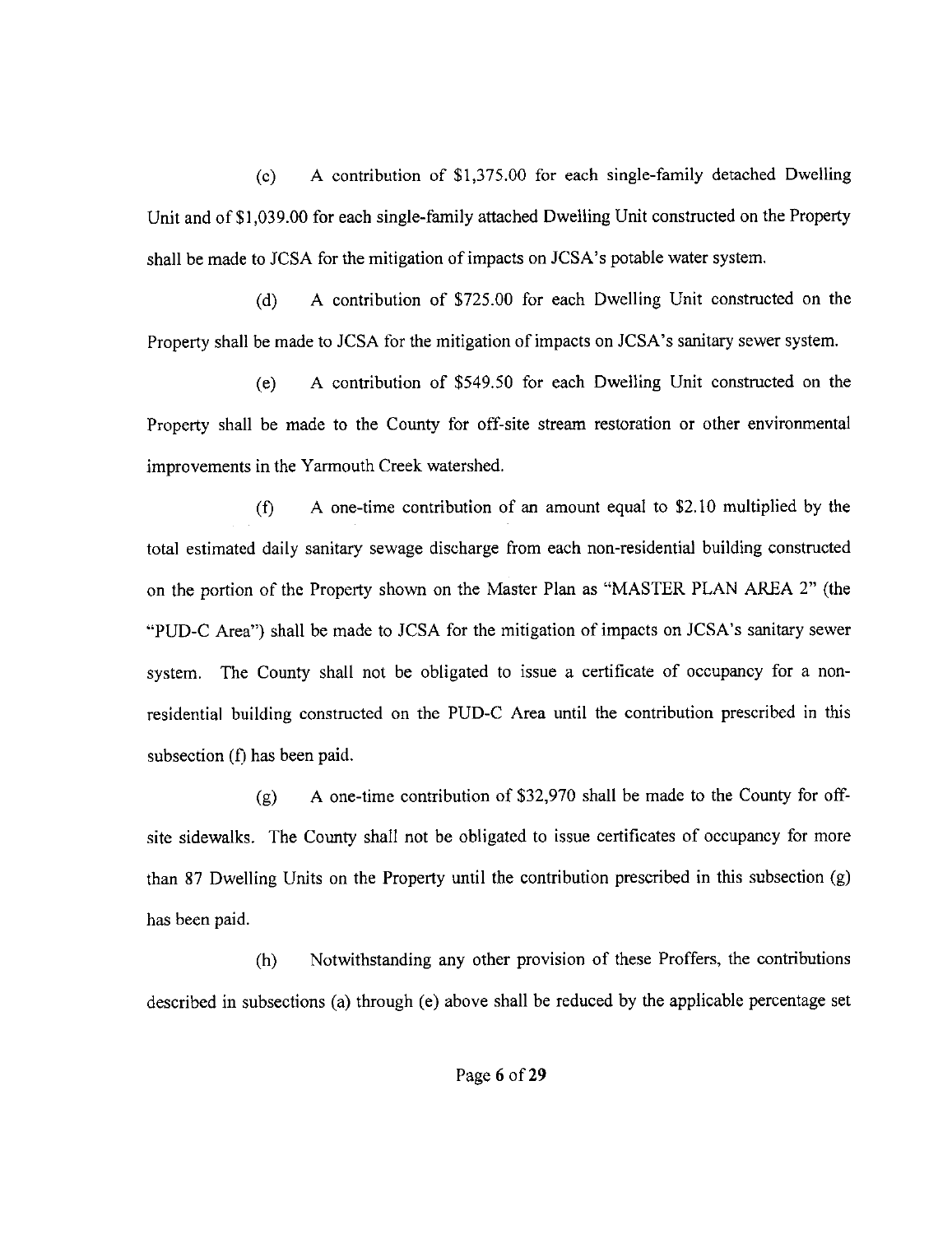forth in the HOP for affordable and workforce Dwelling Units provided on the Property in accordance with the HOP.

(i) The contributions described in subsections (a) through (e) above shall be payable for each Dwelling Unit on the Property prior to issuance of a certificate of occupancy for such Dwelling Unit.

U) The contribution(s) paid in each year pursuant to this Section and Section 6(e) shall be adjusted annually beginning January 1, 2016 to reflect any increase or decrease for the preceding year in the Index. In no event shall the per unit contribution be adjusted to a sum less than the amounts set forth in subsections (a) through (e) of this Section and Section 6(e). The adjustment shall be made using Section 98, Comparative Costs Multipliers, Regional City Averages of the Index. In the event that the Index is not available, a reliable government or other independent publication evaluating information heretofore used in determining the Index (approved in advance by the County) shall be relied upon in establishing an inflationary factor for purposes of increasing the per unit contribution to approximate the rate of annual inflation in the County.

## **6. Entrances; Traffic Improvements.**

(a) The existing private driveway at the Route 60/Croaker Road intersection shall be reconstructed to a public road with a four lane road section (provided, however, that the County may require a fifth lane, if the level of development that has occurred on Tax Map Parcel Nos. 2331 lOOOOlF and 2331 lOOOOlG warrants such additional lane) at the Route 60 intersection and tapering to a two lane section. The northbound Croaker Road approach to the Croaker Road/Route 60 intersection shall include a left tum lane with 200 feet of storage, a through lane Page 7 of 29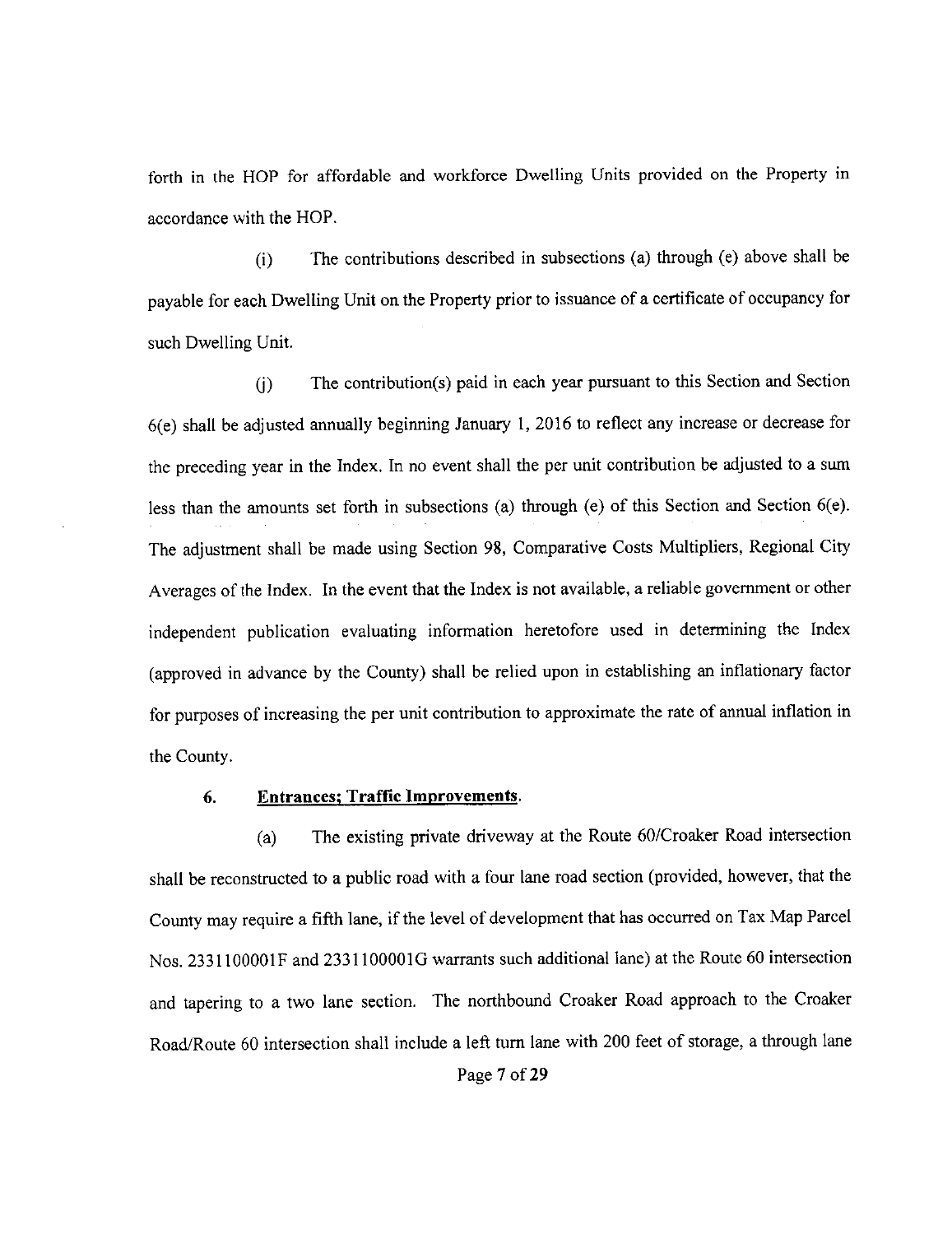(provided, however, that the County may require a through/left turn lane, if the level of development that has occurred on Tax Map Parcel Nos.  $2331100001F$  and  $2331100001G$ warrants such through/left turn lane) and a right tum lane.

(b) At the intersection of Route 60 and Croaker Road, a 200 foot right turn taper with shoulder bike lane from east bound Route 60 into the Property shall be constructed.

( c) At the intersection of Route 60 and Croaker Road, the eastbound Route 60 left turn lane shall be extended to have 200 feet of storage and a 200 foot taper.

( d) The improvements proffered hereby shall be constructed in accordance with Virginia Department of Transportation ("VDOT") standards and shall include any related traffic signal improvements or replacement, including signal coordination equipment, at that intersection. The improvements listed in subsections (a) through (c) shall be completed or guaranteed ("Guaranteed") in accordance with Section 15.2-2299 of the Virginia Code prior to final approval by the County of the first site plan for development of any portion of the Property.

(e) Within 180 days after issuance by the County of the 135th building permit for construction of Dwelling Units on the Property, Owner shall pay to VDOT the costs, not to exceed \$10,990, of the equipment at the Norge Lane/Route 60 traffic signal necessary to allow the coordination of that signal and the signal at the Croaker Road/Route 60 intersection.

(f) Subject to the prior approval of VDOT and when the sidewalk has been constructed on the north side of Route 60 at the Croaker Road/Route 60 intersection to receive pedestrians, Owner shall install or pay the costs of installation of crosswalks across Route 60, a median refuge island, signage and pedestrian signal heads at the intersection ("Pedestrian Improvements"). The County shall not be obligated to issue building permits for more than 100 Page 8 of 29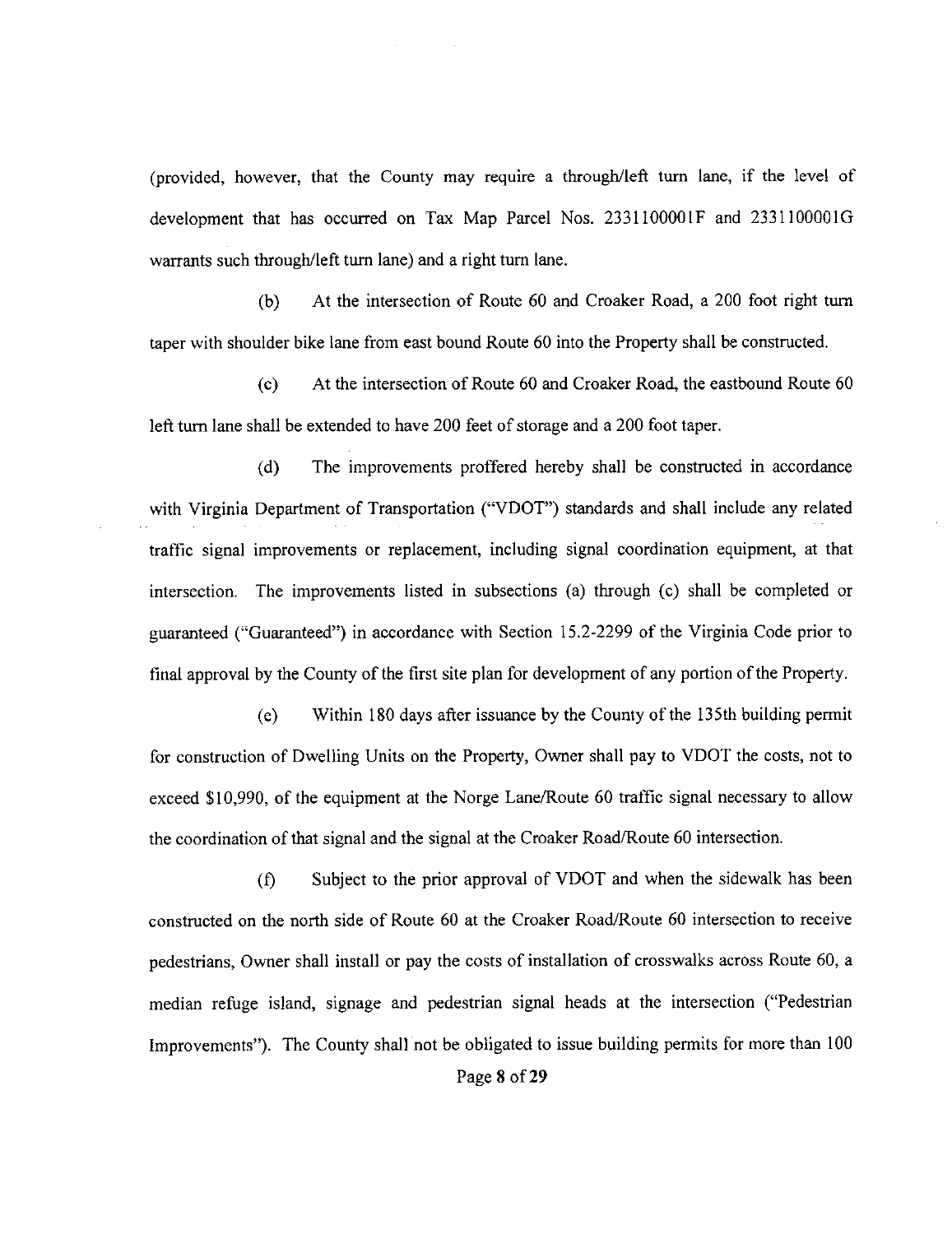Dwelling Units on the Property until either (i) the Pedestrian Improvements have been installed, or (ii) Owner has guaranteed the installation of such Pedestrian Improvements.

**7. Connections to Adjacent Properties.** Owner shall provide pedestrian and vehicular connections between the Property and the adjacent property (Tax Parcel 2321100001F) generally as shown on the Master Plan. The plans, location and materials for such connections shall be submitted to the County Director of Planning for review and approval for consistency with this Proffer prior to final approval by the County of the first site plan for development of any portion of the Property. The connections shall be either (i) installed or (ii) Guaranteed prior to final approval by the County of the first site plan for development of any portion of the Property.

**8. Streetscape Guidelines.** The Owner shall provide and install streetscape improvements in accordance with the applicable provisions of the County's Streetscape Guidelines policy or, with the permission of VDOT, the plantings (meeting County standards for plant size and spacing) may be installed in the adjacent VDOT right-of-way. The streetscape improvements shall be shown on development plans for the portions of the Property proposed for development and shall be submitted to the County Director of Planning for approval in connection with the County's review and approval of the site plan or subdivision plan for development of such portion of the Property. Street trees shall be located no farther than 10 feet from the edge of pavement, subject to VDOT approval. Streetscape improvements shall be either (i) installed within 6 months after the issuance of a certificate of occupancy for any adjacent Dwelling Unit constructed on the Property, or (ii) Guaranteed prior to the issuance of a certificate of occupancy for any adjacent Dwelling Unit constructed on the Property.

Page **9** of29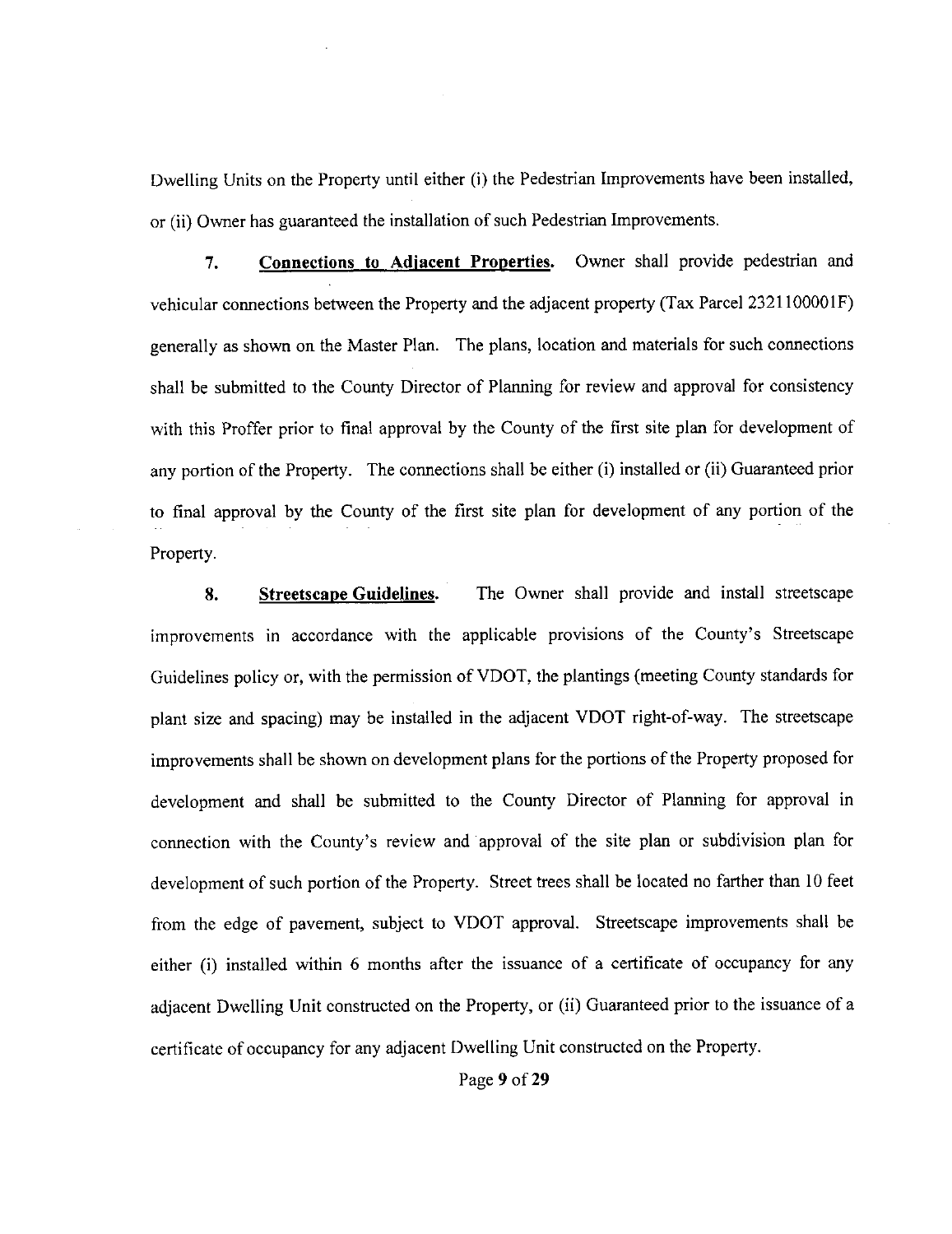**9. Recreation.** The following recreational facilities shall be provided on the Property:

(a) Approximately 3.65 acres of parkland;

(b) 1 centrally located, shared playground at least 2,500 square feet in area with at least five activities either in composite structures or separate apparatus;

 $(c)$  I picnic shelter of at least 625 square feet;

( d) A minimum 8 foot wide, concrete or asphalt shared use path along one side of the entrance road approximately 0.36 of a mile in length and an additional approximately 0.94 of a mile of soft surface walking trails generally as shown on the Master Plan;

(e) 1 paved multi-purpose court approximately  $50' \times 90'$  in size; and

(f) 1 graded multi-purpose field which will be at least  $200' \times 200'$  in size. The exact locations and design of the facilities proffered in this Section and the equipment to be provided at such facilities shall be shown on development plans for the portions of the Property in which such facilities are located, which development plans shall be submitted to the County Director of Planning for approval for consistency with this proffer prior to the County's approval of a site plan for development of such portions of the Property. Such facilities shall be constructed at the time of the construction of the phase of the development in which such facilities are located as shown on the development plans for the Property.

**10. Archaeology.** If required by the County Director of Planning, a Phase I Archaeological Study for the entire Property shall be submitted to the County Director of Planning for review and approval prior to land disturbance. A treatment plan shall be submitted and approved by the County Director of Planning for all sites in the Phase I study that are Page **10** of29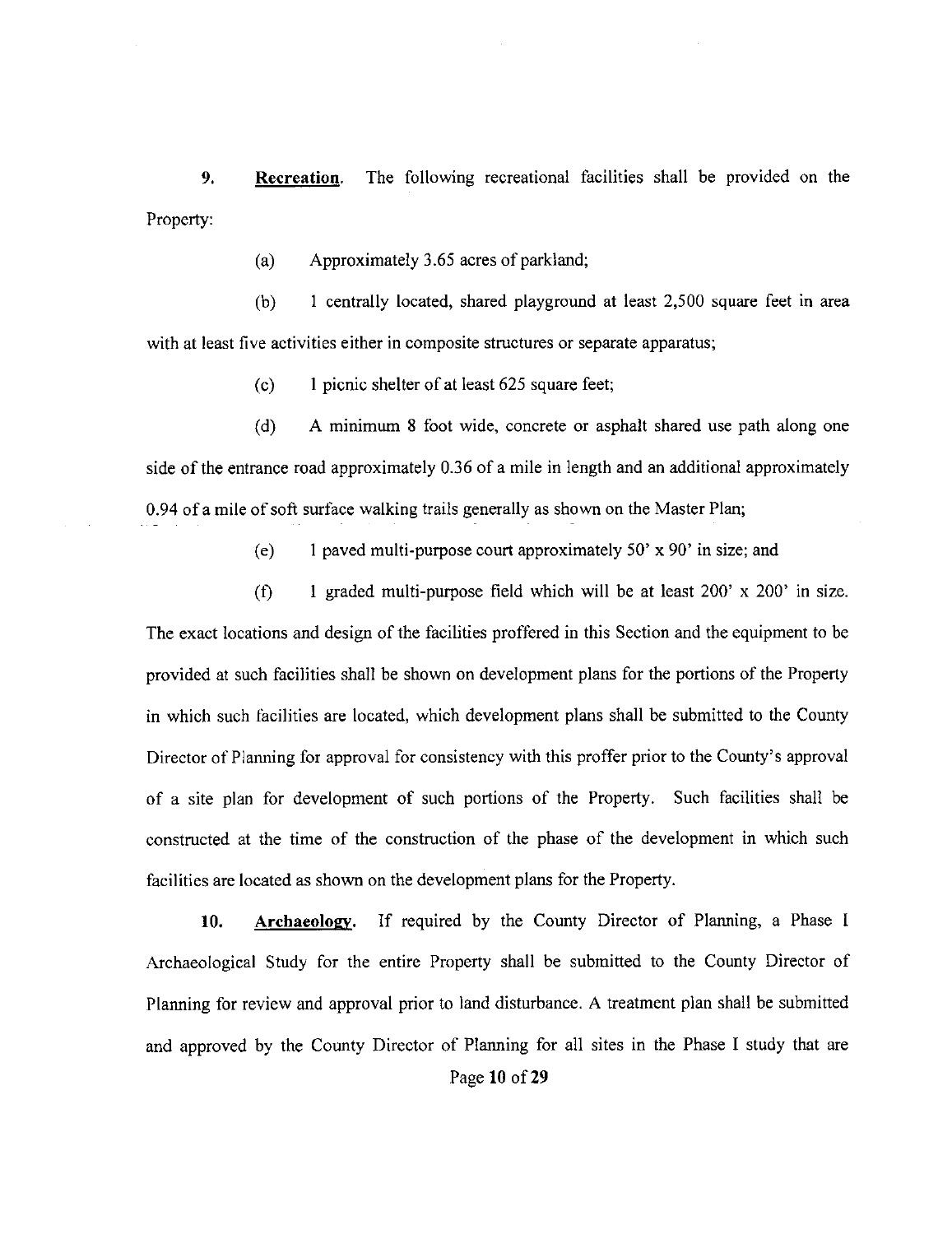recommended for a Phase II evaluation and/or identified as eligible for inclusion on the National Register of Historic Places. If a Phase II study is undertaken, such a study shall be approved by the County Director of Planning and a treatment plan for said sites shall be submitted to, and approved by, the County Director of Planning for sites that are determined to be eligible for inclusion on the National Register of Historic Places and/or those sites that require a Phase III study. If in the Phase III study, a site is determined eligible for nomination to the National Register of Historic Places and said site is to be preserved in place, the treatment plan shall include nomination of the site to the National Register of Historic Places. If a Phase III study is undertaken for said sites, such studies shall be approved by the County Director of Planning prior to land disturbance within the study areas. All Phase I, Phase II, and Phase III studies shall meet the Virginia Department of Historic Resources' *Guidelines for Preparing Archaeological Resource Management Reports* and the Secretary of the Interior's *Standards and Guidelines for Archaeological Documentation,* as applicable, and shall be conducted under the supervision of a qualified archaeologist who meets the qualifications set forth in the Secretary of the Interior's *Professional Qualification Standards.* All approved treatment plans shall be incorporated into the plan of development for the Property and the clearing, grading or construction activities thereon.

#### **11. Design Guidelines and Review; Sustainable Building.**

(a) The Property shall be developed substantially m accordance with the Design Guidelines. Owner shall submit a supplement to the Design Guidelines for Area 2, as shown on the Master Plan, to the County Director of Planning for review and approval for consistency with these Proffers, the Design Guidelines, and the Master Plan in connection with Page **11** of29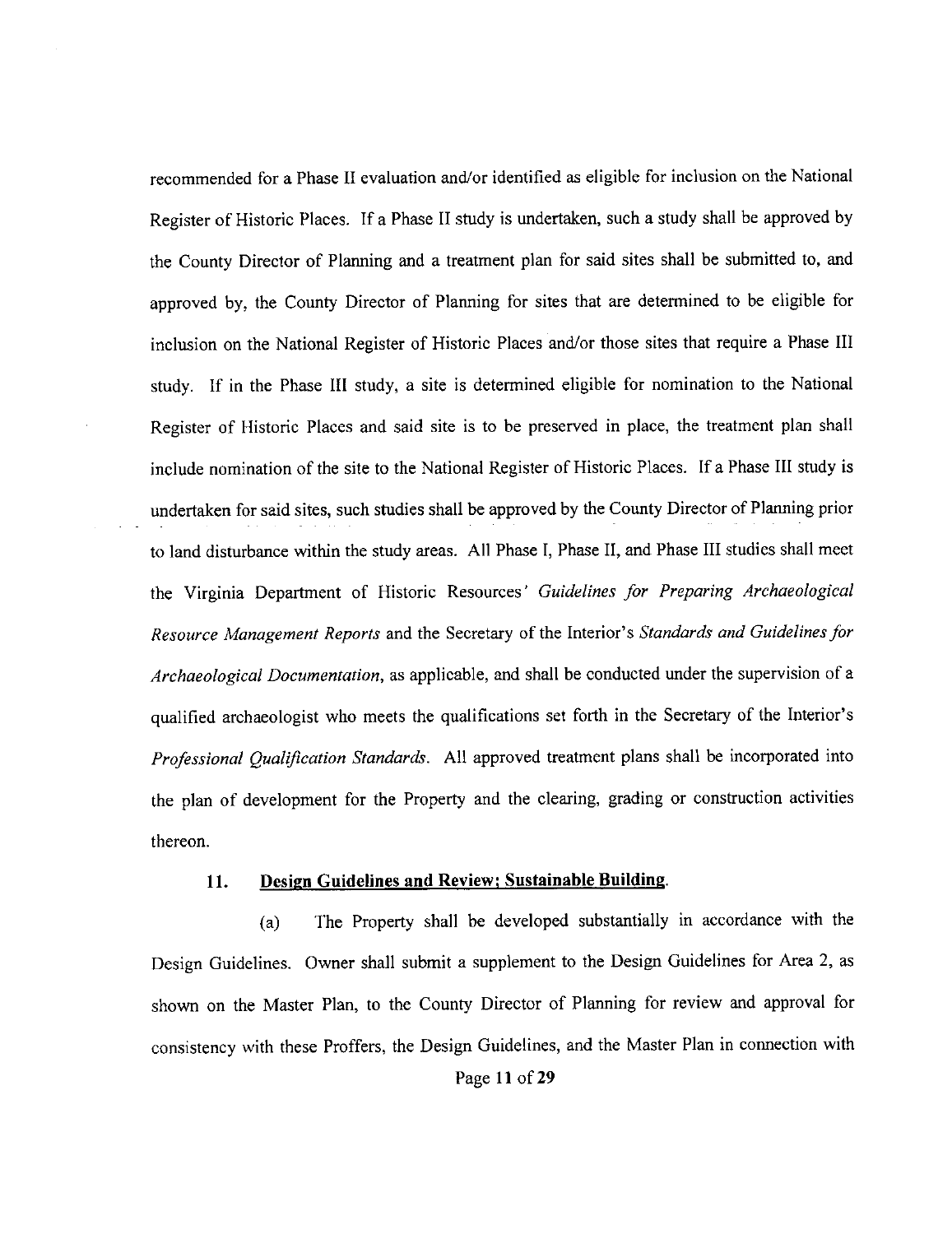the County's review and approval of the site plan or subdivision plan for development of such portion of the Property. Owner shall establish a Design Review Board to review all residential building plans and residential building elevations for conformity with the Design Guidelines. The Design Guidelines may be amended from time to time provided that such amendments do not alter the basic character and intent of the Design Guidelines and provided that such amendments are approved by the County Director of Planning for consistency with this proffer upon the recommendation of the Design Review Board.

(b) All single-family detached Dwelling Units shall achieve EarthCraft House Virginia certification at the EarthCraft House Certified (Level I) level. Owner shall provide a copy of each certification to the County Director of Planning within one year of the issuance of a certificate of occupancy for such Dwelling Unit.

**12. Sidewalks.** There shall be sidewalks installed on at least one side of each of the public streets on the Property, which sidewalks may be installed in phases as adjacent Dwelling Units are constructed. Sidewalks shall be installed prior to issuance of any certificates of occupancy for adjacent Dwelling Units. The sidewalk design shall be submitted to the County Director of Planning for review and approval for consistency with this Proffer prior to final approval by the County Director of Planning of the any site plan for development of the Property where sidewalks are required.

**13. Curb and Gutter.** Streets (but not the private alleys) within the Property shall be constructed with curb and gutter provided, however, that this requirement may be waived or modified by the County Director of Planning along those segments of street, including entrance roads, where structures are not planned.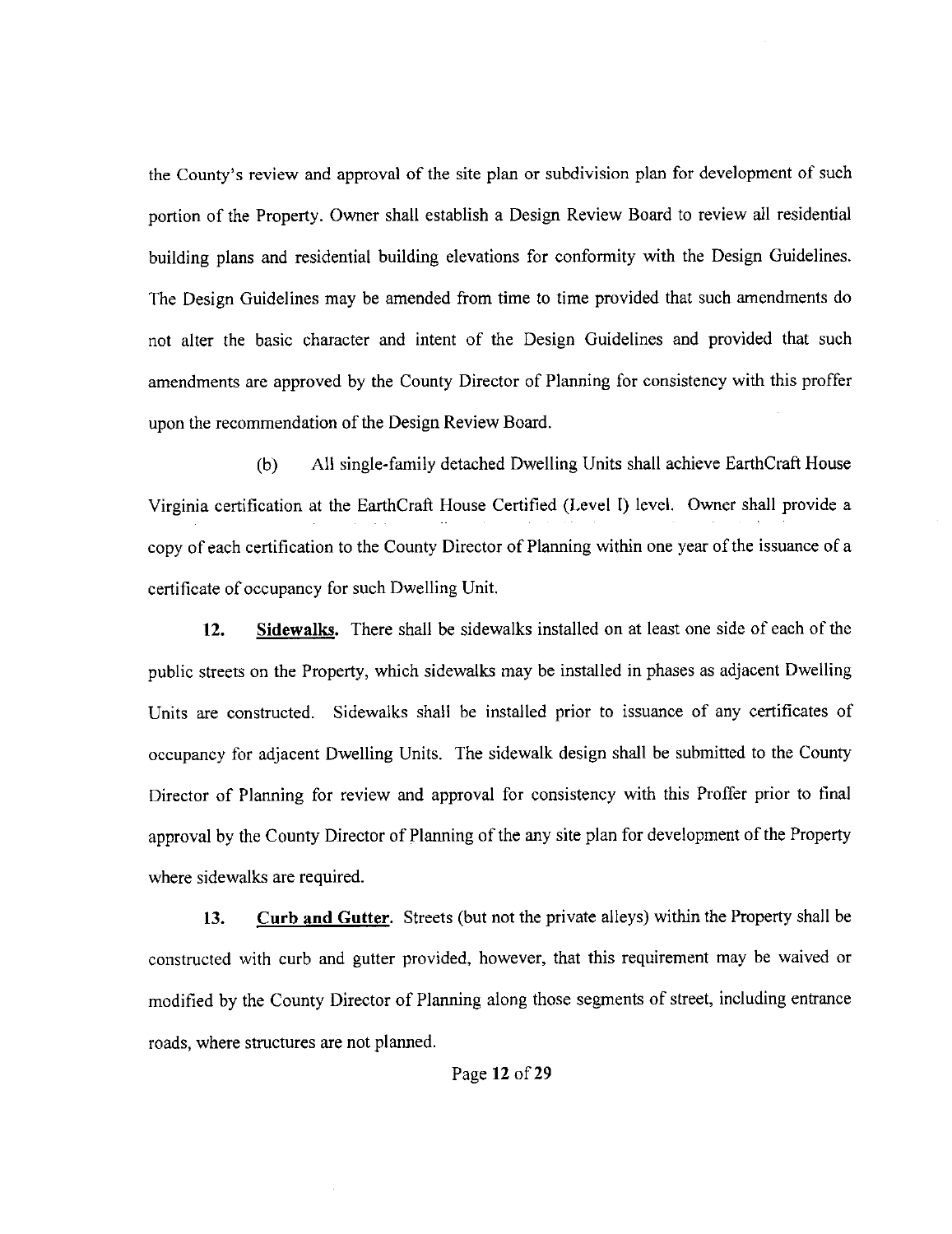**14. Master Stormwater Management Plan.** Owner has submitted to the County a master stormwater management plan for the Property ("Stormwater Plan") which is on file with the County in the Office of Engineering and Resource Protection and includes facilities and measures necessary to meet the County's 10 point stormwater management system requirements and the special stormwater criteria applicable in the Yarmouth Creek watershed ("SSC") and, in addition, including additional low impact development ("LID") measures to treat stormwater from 30% of the impervious areas on the Property, which additional LID measures are over and above those necessary to meet the 10 point and SSC requirements. The Property shall be developed in general conformity with the Stormwater Plan. The Stormwater Plan may be revised and/or updated during the development of the Property based upon site conditions discovered in the field which revisions and/or updates shall be submitted to the County Director of Planning for review and approval for consistency with this Proffer.

15. **Nutrient Management Plan.** The Association shall be responsible for contacting an agent of the Virginia Cooperative Extension Office ("VCEO") or, if a VCEO agent is unavailable, a soil scientist licensed in the Commonwealth of Virginia, or other qualified professional to conduct soil tests and to develop, based upon the results of the soil tests, customized nutrient management plans (the "Nutrient Plans") for all common areas within the Property and each individual single-family lot shown on each subdivision plat of the Property. The Nutrient Plans shall be submitted to the County Director of Engineering and Resource Protection for review and approval for consistency with this Proffer prior to the issuance of the building permits for more than 25% of the Dwelling Units shown on the subdivision plat. Upon approval of the Nutrient Plans by the County Director of Engineering and Resource Protection,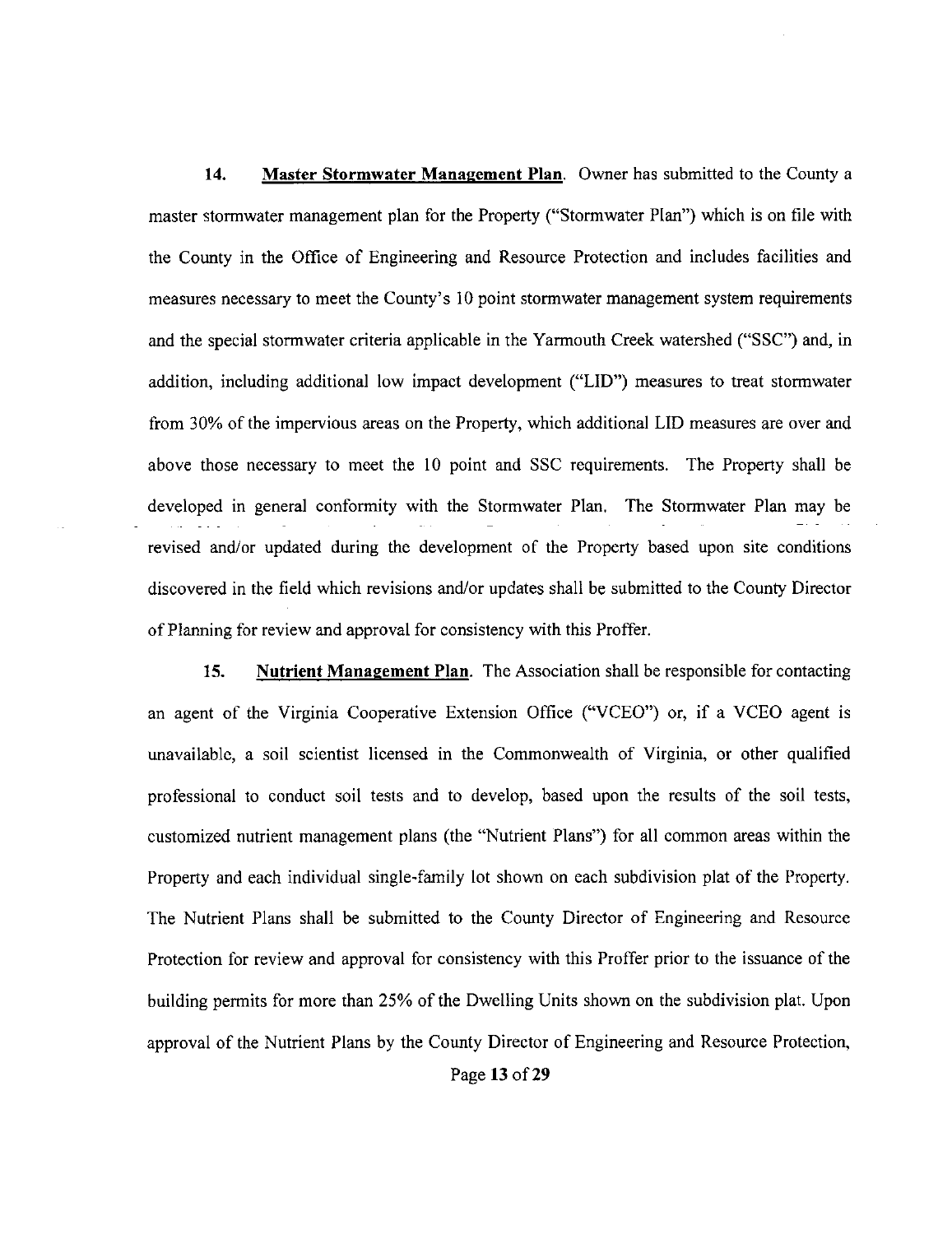the Association shall be responsible for ensuring that any nutrients applied to common areas which are controlled by the Association be applied in strict accordance with the Nutrient Plans. The Owner shall provide a copy of the individual Nutrient Plan for each lot to the initial purchaser thereof. Within 12 months after issuance of the Certificate of Occupancy for the final Dwelling Unit on the Property and every 3 years thereafter, a turf management information seminar shall be conducted for the Association. The seminar shall be designed to acquaint residents with the tools, methods, and procedures necessary to maintain healthy turf and landscape plants. The County Director of Engineering and Resource Protection shall be provided evidence of the seminars taking place by submitting to the County Director of Engineering and Resource Protection a seminar agenda and or minutes thereof no later than IO days after each seminar.

**16. Private Streets.** All private streets, if any, and alleys on the Property shall be maintained by the Association. The owner responsible for construction of a private street shall deposit into a maintenance reserve fund to be managed by the association responsible for maintenance of that private street an amount equal to one hundred and fifty percent (150%) of the amount of the maintenance fee that would be required for a similar public street as established by VDOT - Subdivision Street Requirements. The County Director of Planning shall be provided evidence of the deposit of such maintenance fee prior to issuance of certificates of occupancy for Dwelling Units served by the relevant private street.

17. **Water and Sanitary Sewer Master Plan.** Owner has submitted to JCSA a water and sanitary sewer master plan for the Property ("Water/Sewer Plan") which is on file with the County in the Office of the General Manager of JCSA. The Property shall be developed in Page **14** of29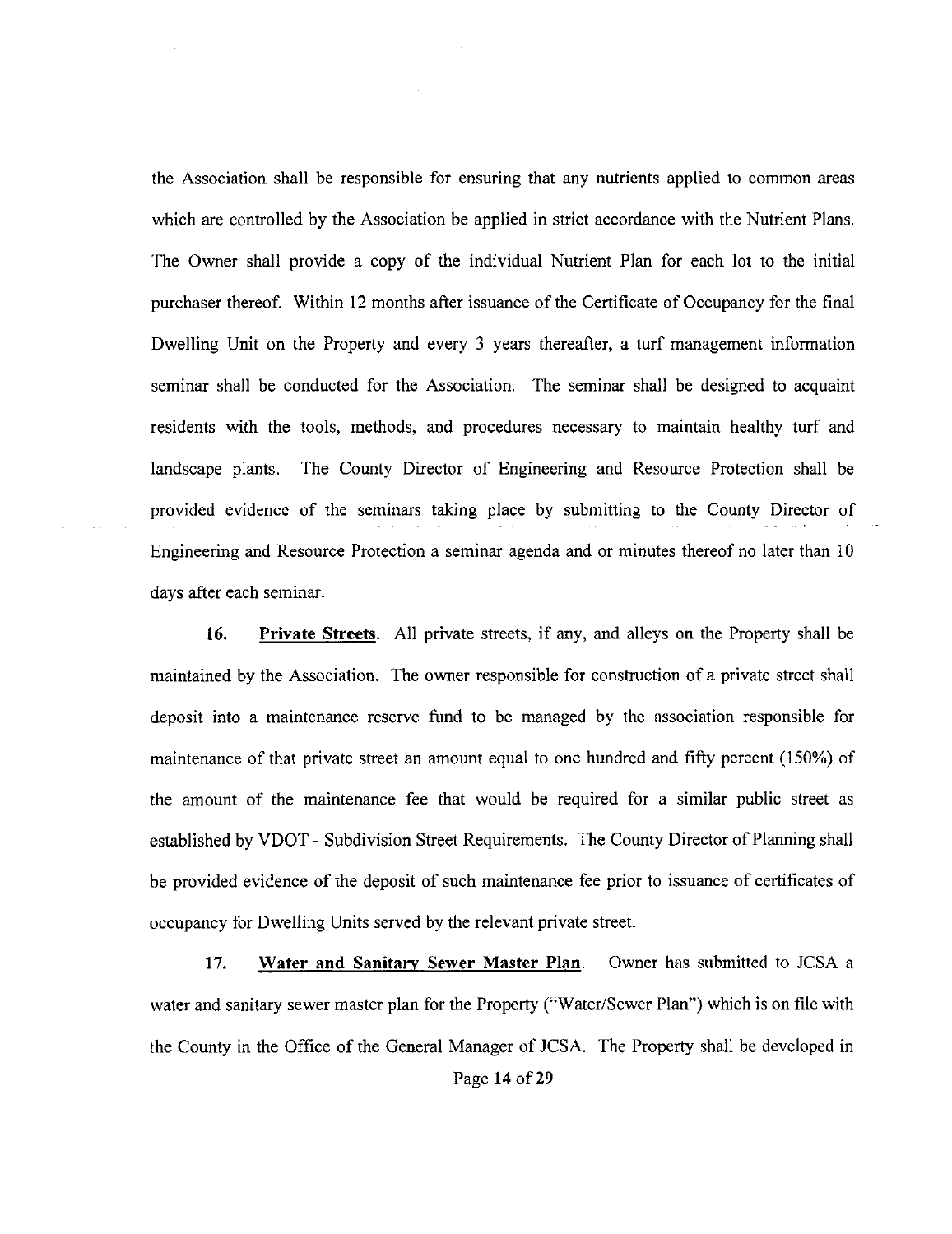general conformity with the Water/Sewer Plan. The Water/Sewer Plan may be revised and/or updated during the development of the Property based upon site conditions discovered in the field which revisions and/or updates shall be submitted to JCSA for review and approval for consistency with this Proffer.

**18. Route 60 Median Landscaping.** Subject to VDOT approval, Owner shall install landscaping as provided herein in the portion of the Route 60 median beginning at the Route 60/Croaker Road intersection and extending eastward 800 feet. The landscaping shall consist of 20 street trees at least 125% of the caliper size requirements prescribed in the County's Zoning Ordinance. A landscape plan for the median shall be submitted to the County Director of Planning with the initial site plan for development on the Property for review and approval for consistency with this proffer and the County's Streetscape policy. The median shall be planted or the planting Guaranteed prior to the County being obligated to issue building permits for buildings located on the Property.

**19. Crosswalks.** Subject to VDOT approval, Owner shall provide a crosswalk across Croaker Road from Tax Parcel 2321 IOOOOIB to Tax Parcel 2321 IOOOOIF and crosswalks providing access to the two internal parks on the Property both in the locations generally as shown on the Master Plan at the time the final layer of pavement is placed on the segment of Croaker Road where the crosswalks are located.

20. **Boundary Line Adjustment.** Prior to final site plan or subdivision plan approval for development of Area 2 shown on the Master Plan, Owner shall submit to the County Director of Planning for review and approval a boundary line adjustment plat consistent with the Master Plan for Area 2.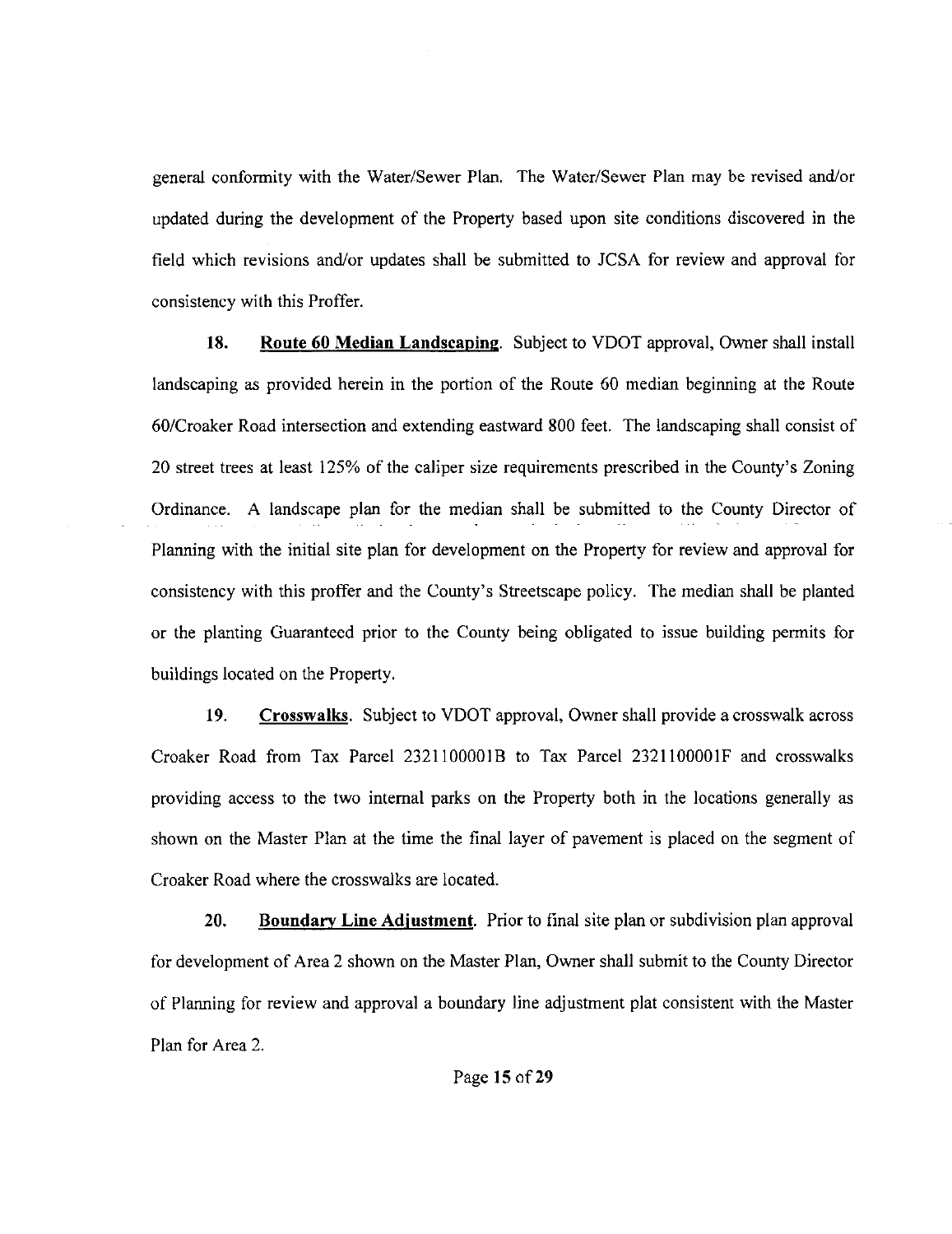**21. Master Plan.** The Property shall be developed generally as shown on the Master Plan. Development plans may deviate from the Master Plan as provided in Section 24-23 of the Zoning Ordinance.

**22. Headings.** All section and subheadings of these Proffers are for convenience only and shall not be read as a part of these Proffers or utilized in interpretation thereof.

**23. Delegation of Subsequent Approvals.** The County Board of Supervisors by accepting these Proffers is exercising its legislative function. While these Proffers provide for subsequent approvals by the County or by its duly authorized designees appointed by the County, such subsequent approvals by any duly authorized designee of the County shall not include the exercise of any legislative function.

**24. Severability.** In the event that any clause, sentence, paragraph, section or subsection of these Proffers shall be adjudged by any court of competent jurisdiction to be invalid or unenforceable for any reason, including a declaration that it is contrary to the Constitution of the Commonwealth of Virginia or of the United States, or if the application thereof to any owner of any portion of the Property or to any government agency is held invalid, such judgment or holding shall be confined in its operation to the clause, sentence, paragraph, section or subsection hereof, or the specific application thereof directly involved in the controversy in which the judgment or holding shall have been rendered or made, and shall not in any way affect the validity of any other clause, sentence, paragraph, section or provision hereof.

25. **Conflicts.** In the event that there is any conflict between these Proffers and the Zoning Ordinance, the conflict shall be resolved by the County's Zoning Administrator subject to the appeal process to the Board of Supervisors and the Courts as otherwise provided by law.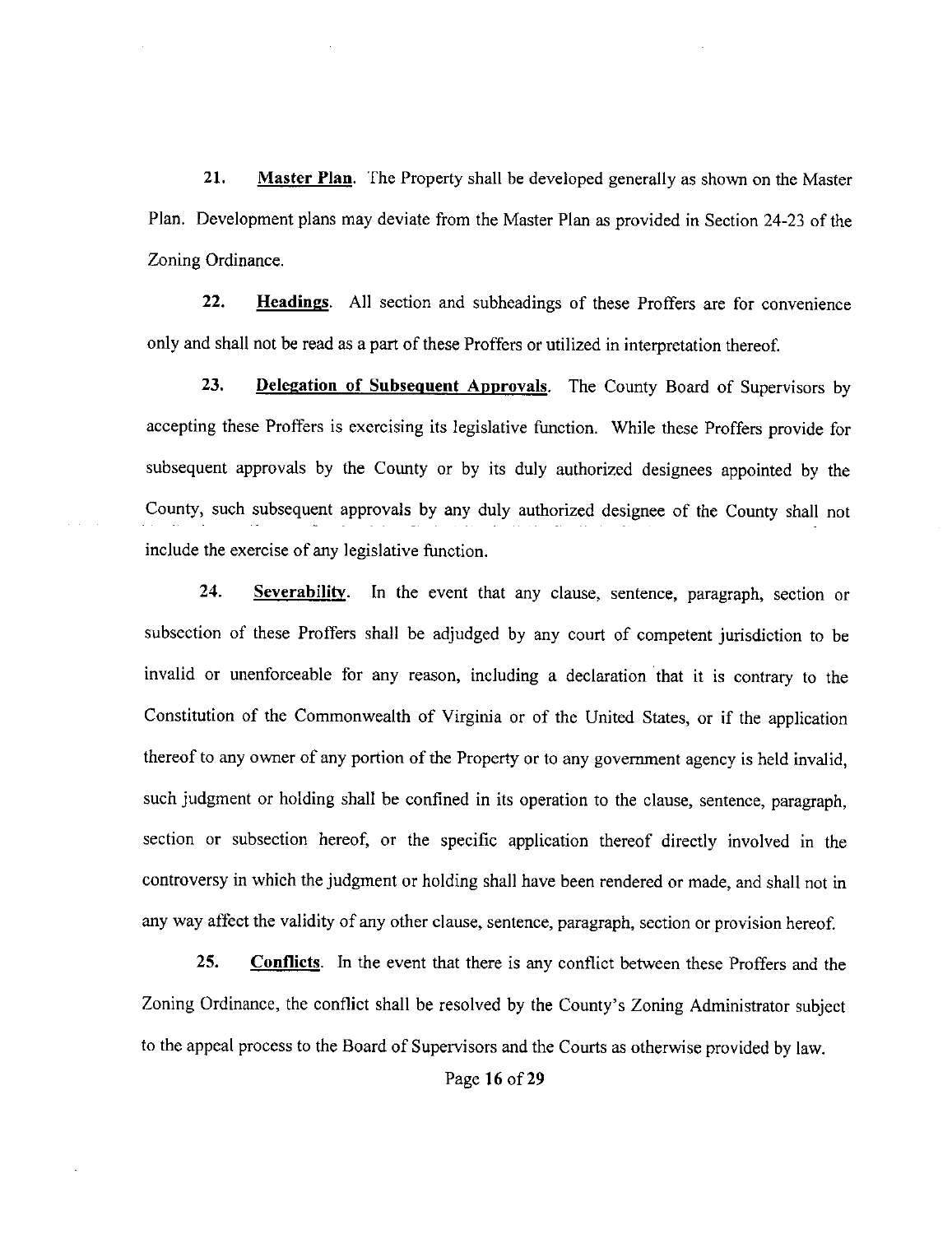26. Successors and Assigns. This Proffer Agreement shall be binding upon and shall inure to the benefit of the parties hereto, and their respective heirs, successors and/or assigns.

 $\sim$ 

27. Void if Application not Approved. In the event that the Application is not approved by the County, these Proffers shall be null and void.

28. Amended and Restated. These Proffers amend, restate, and supersede all prior proffers accepted by the County regarding the Property.

[SIGNATURES LOCATED ON SUCCEEDING PAGES]

المنابعات التمام والمجتمع المحتمل التبايع والمنابي والمناب والمناب والمستحد والمتارين

سائل السائل المتعاد

 $\sim 100$  km  $^{-2}$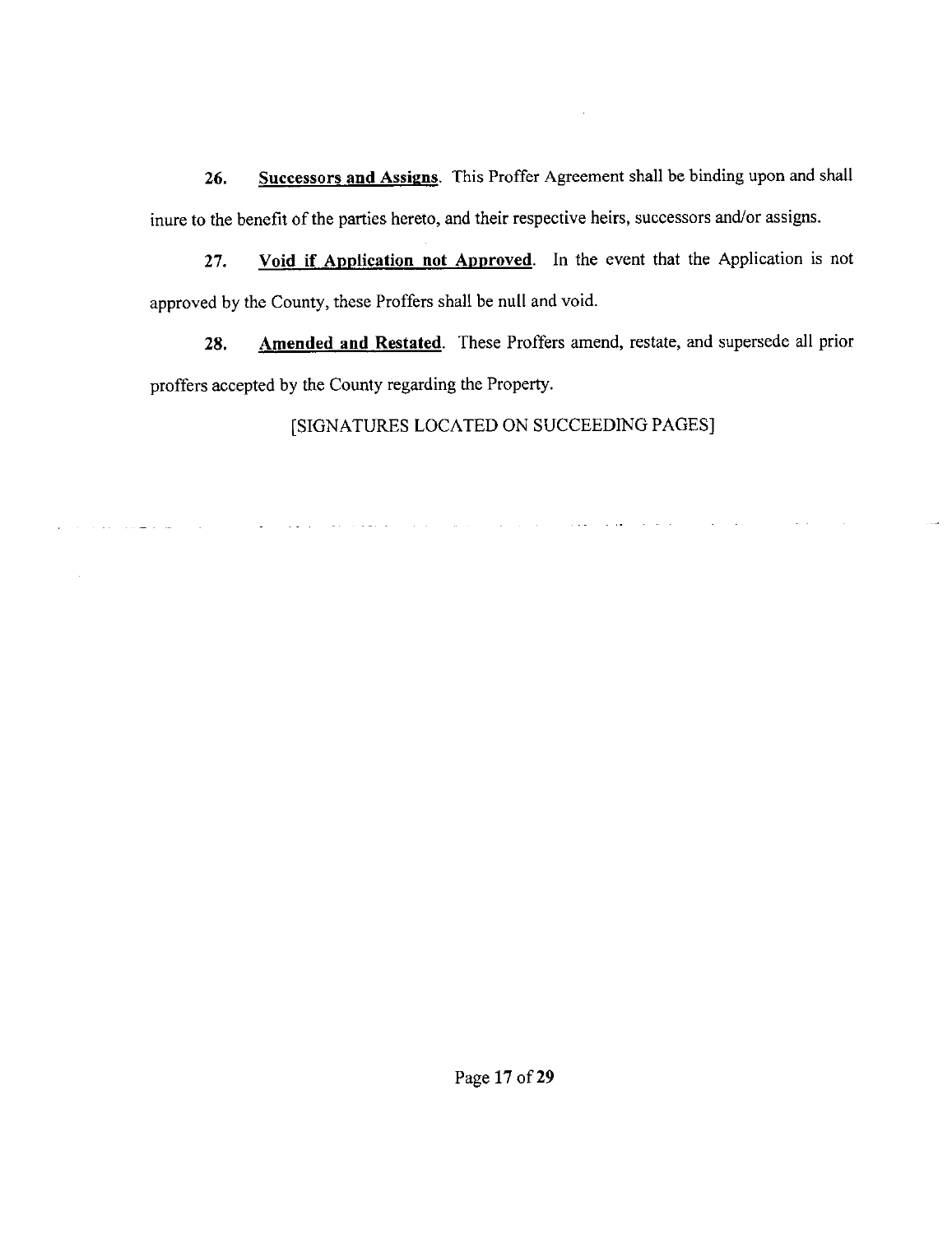$\sim$ 

WITNESS the following signatures.

|                                                                                                                                                                                                       | ENT, LLC<br>CANDLE DEVELOP                                                                                                                                                                                                                                                                                                                                           |
|-------------------------------------------------------------------------------------------------------------------------------------------------------------------------------------------------------|----------------------------------------------------------------------------------------------------------------------------------------------------------------------------------------------------------------------------------------------------------------------------------------------------------------------------------------------------------------------|
|                                                                                                                                                                                                       | By:<br>Pete Henderson, Manager                                                                                                                                                                                                                                                                                                                                       |
| <b>STATE OF VIRGINIA AT LARGE</b><br>CITY/COUNTY OF $\sqrt{\mathsf{d} \mathsf{v} \mathsf{t}}$                                                                                                         | _, to-wit:                                                                                                                                                                                                                                                                                                                                                           |
| The foregoing instrument was acknowledged this $24\frac{16}{16}$ day of $\frac{66}{16}$<br>by Pete Henderson as manager of Candle Development, LLC.<br>My commission expires:<br>Registration No.: 16 | 2015<br>Municianal<br>rang dia kaominina dia kaominina dia kaominina dia kaominina dia kaominina dia kaominina dia kaominina dia kaominina dia k<br>Kaominina dia kaominina dia kaominina dia kaominina dia kaominina dia kaominina dia kaominina dia k<br><b>REGISTRATION NC</b><br>7600737<br>MY COMM. EXPIRES<br>$\eta_{\eta}$ $\eta_{\eta}$ $\eta_{\eta}$ $\eta$ |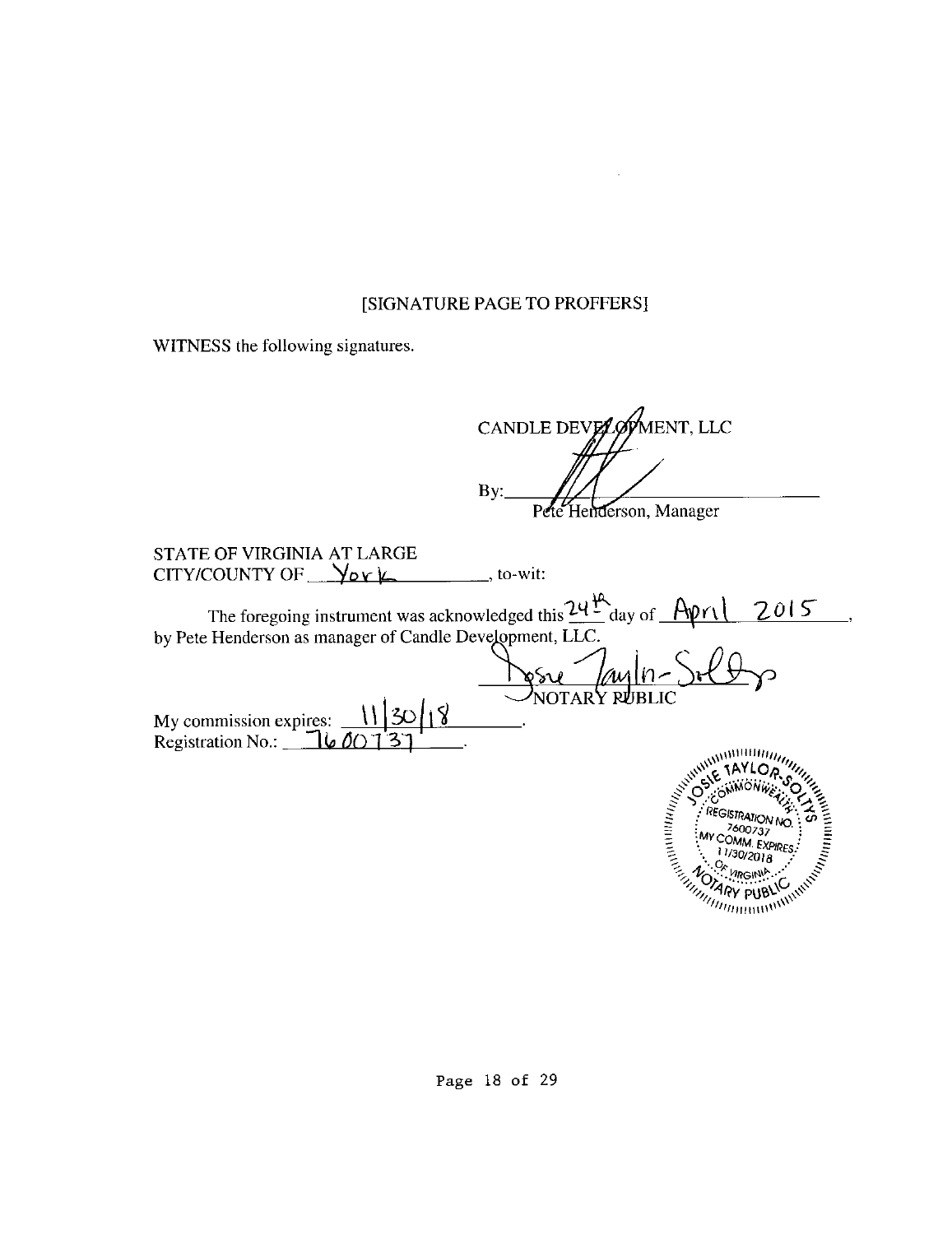WITNESS the following signatures.

CANDLE FACTORY BUILDING, LLC By: Pete Henderson, Manager STATE OF VIRGINIA ĄȚ LARGE CITY/COUNTY OF  $\sqrt{\Delta Y}$   $\mu$  ..., to-wit: The foregoing instrument was acknowledged this  $24\frac{\mu}{\lambda}$ day of  $\frac{A\phi\eta}{\lambda}$ ,  $2015$ by Pete Henderson as manager of Candle Factory Building, LLC. Sur Angles Sulfy My commission expires:  $\frac{11}{30}$  | 18 ny commission expres. <u>11 50 | 1 0</u><br>Registration No.: <u>1 0 0 1 3 1</u> ANTOR-SOLUMENT SURVEY AND ANNUAL SURVEY AND CALL OF SOLUME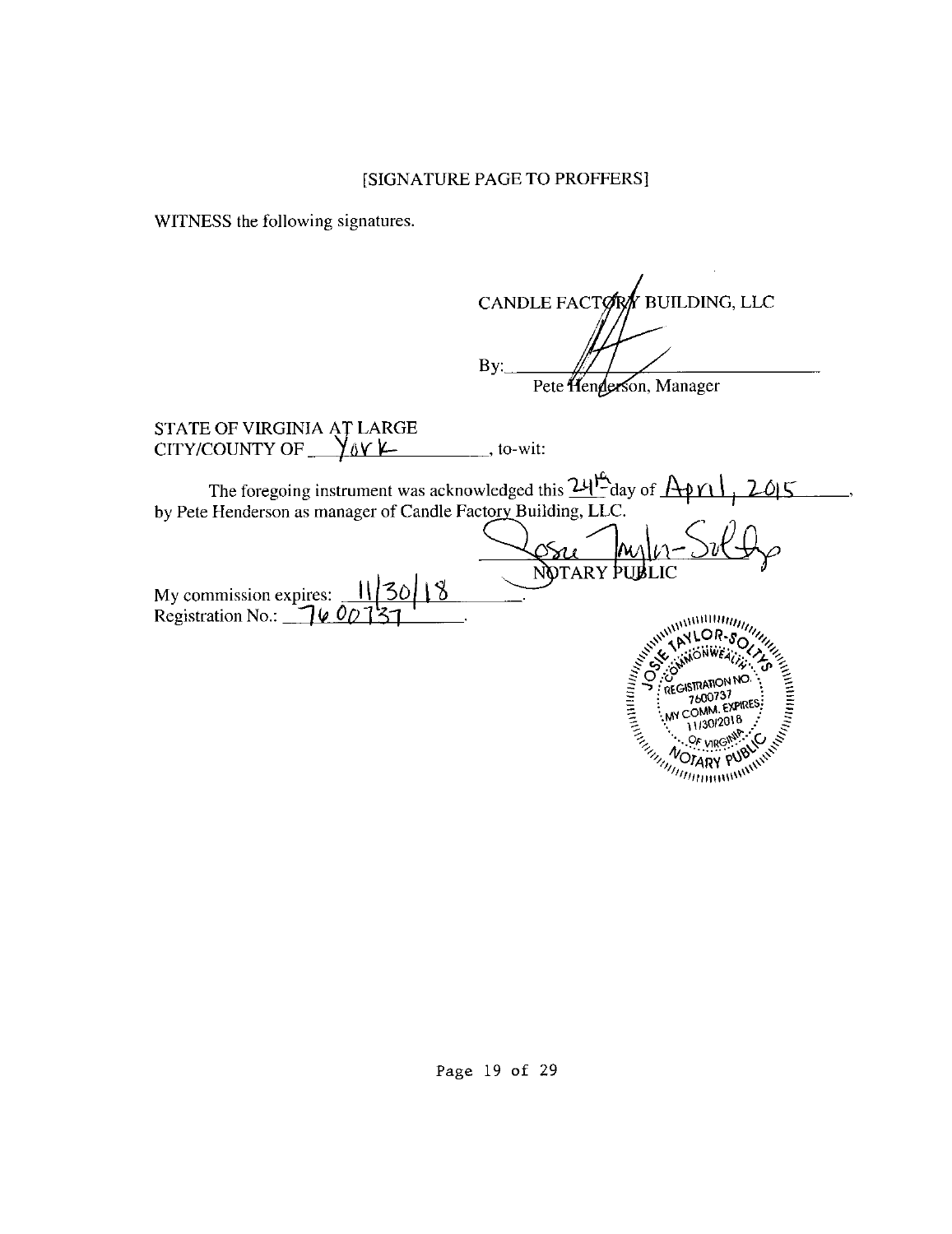WITNESS the following signatures.

POPLAR CREE LLC By: Pete Henderson, Manager STATE OF VIRGINIA AT LARGE CITY/COUNTY OF  $\_\,\gamma_{\text{OY}}$  $\frac{1}{\sqrt{1-\frac{1}{\sqrt{1-\frac{1}{\sqrt{1-\frac{1}{\sqrt{1-\frac{1}{\sqrt{1-\frac{1}{\sqrt{1-\frac{1}{\sqrt{1-\frac{1}{\sqrt{1-\frac{1}{\sqrt{1-\frac{1}{\sqrt{1-\frac{1}{\sqrt{1-\frac{1}{\sqrt{1-\frac{1}{\sqrt{1-\frac{1}{\sqrt{1-\frac{1}{\sqrt{1-\frac{1}{\sqrt{1-\frac{1}{\sqrt{1-\frac{1}{\sqrt{1-\frac{1}{\sqrt{1-\frac{1}{\sqrt{1-\frac{1}{\sqrt{1-\frac{1}{\sqrt{1-\frac{1}{\sqrt{1-\frac{1}{\sqrt{1-\frac{1$ The foregoing instrument was acknowledged this  $24\frac{\mu}{a}$  day of  $\frac{A\beta\gamma}{\sqrt{2015}}$ The foregoing instrument was acknowledged this  $L1$  day of  $\frac{1}{L1}$  by Pete Henderson as manager of Poplar Creek, LLC.  $\frac{|\mathcal{L}_{\mathcal{L}}|}{\mathcal{L}_{\mathcal{L}}|_{\mathcal{L}}|_{\mathcal{L}}}\sqrt{\frac{|\mathcal{L}_{\mathcal{L}}|}{|\mathcal{L}_{\mathcal{L}}|_{\mathcal{L}}|_{\mathcal{L}}}}$ My commission expires: <u>11 <sup>2</sup>30 18</u><br>Registration No.: <u>16 00 131</u>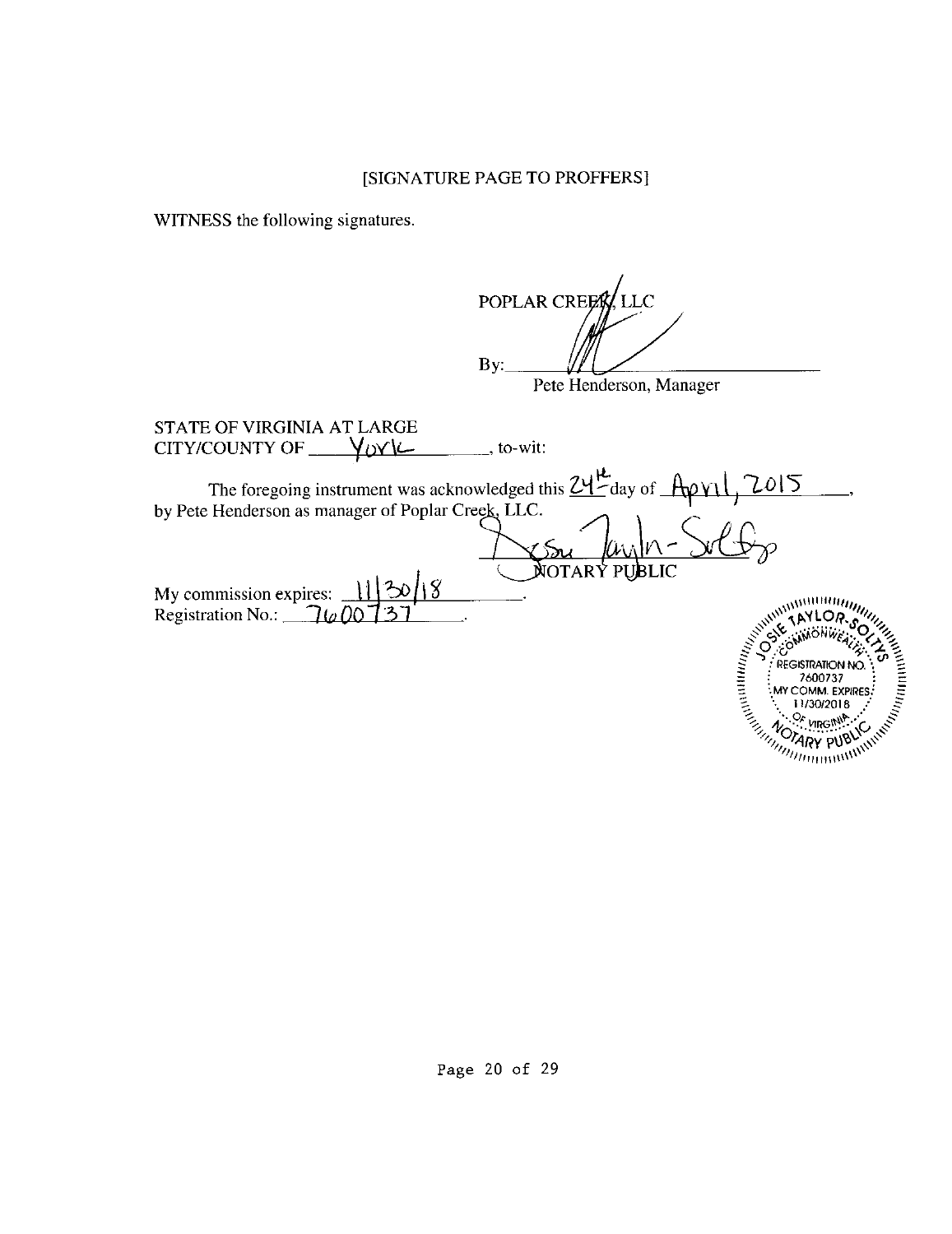NVR, By:  $\sim$ or $d_{\ell\ell}$ Nam ice Presiden Title: STATE OF VIRGINIA AT LARGE CITY/COUNTY OF JAMES CARLY  $\overline{\phantom{a}}$ , to-wit: The foregoing instrument was acknowledged this 214 day of \_  $MCML$ by JEDF ARABRUSE of NVR, Inc. Δ NOTARY PUBLIC My commission expires:  $6 - 30 - 2015$ Registration No.:  $\frac{1}{\sqrt{A}}$ ત્રુ

COMMO<sup>ni</sup><br>Maaillee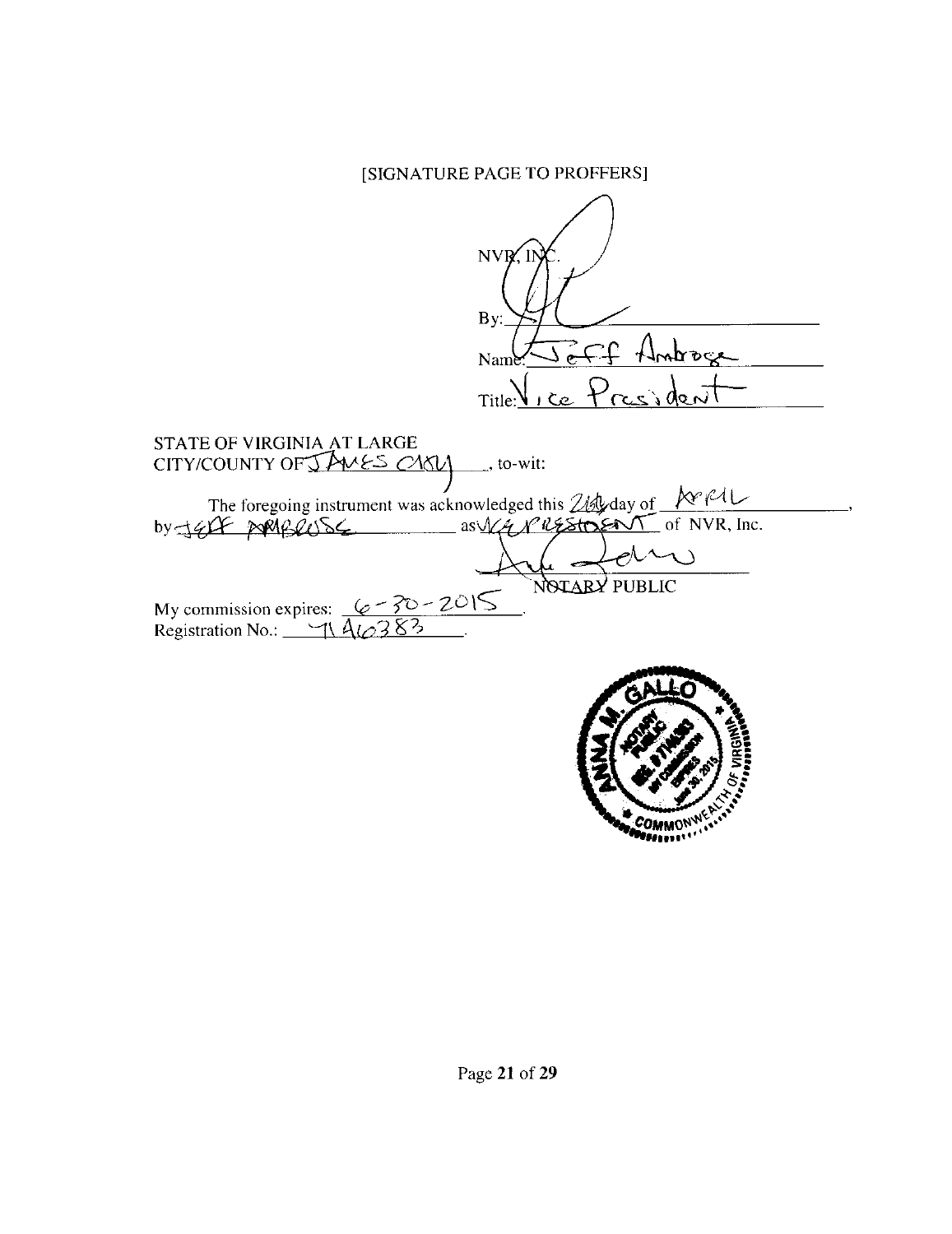KLR PROPERTIES, LLC

 $By: \frac{\cancel{K_3 \cdot \text{bcl}}_1 \cdot \cancel{L_9 \cdot \text{bcl}}_2}{\text{Kimberly } L. \text{ Roller-Mahaging Member}}$ By: NYR, Inc., Attorney-In-Fact **By** Name: Sefer Nubos Title: Vice President

| STATE OF VIRGINIA AT LARGE<br>CITY/COUNTY OF $\sqrt{a}$ rres $\sqrt{t}$<br>, to-wit:                                                                                                                                                                                                                    |                                                                                                              |
|---------------------------------------------------------------------------------------------------------------------------------------------------------------------------------------------------------------------------------------------------------------------------------------------------------|--------------------------------------------------------------------------------------------------------------|
| The foregoing instrument was acknowledged this 24 day of April 2015<br>2ft Ambrosa as Vice President of NVR, Inc. as attorney-<br>$\mathbf{b} \mathbf{v}$<br>in-fact for Kimberly L. Roller, as Managing Member of KLR Properties, LLC.<br>My commission expires: $5 31 9$<br>Registration No.: 1149229 | NOTAR <sup>A</sup> PUBLIC                                                                                    |
|                                                                                                                                                                                                                                                                                                         | Kelly Lynn Wroten<br>NOTARY PUBLIC 7149229<br>Commonwealth of Virginia<br>My Commission Expires May 31, 2019 |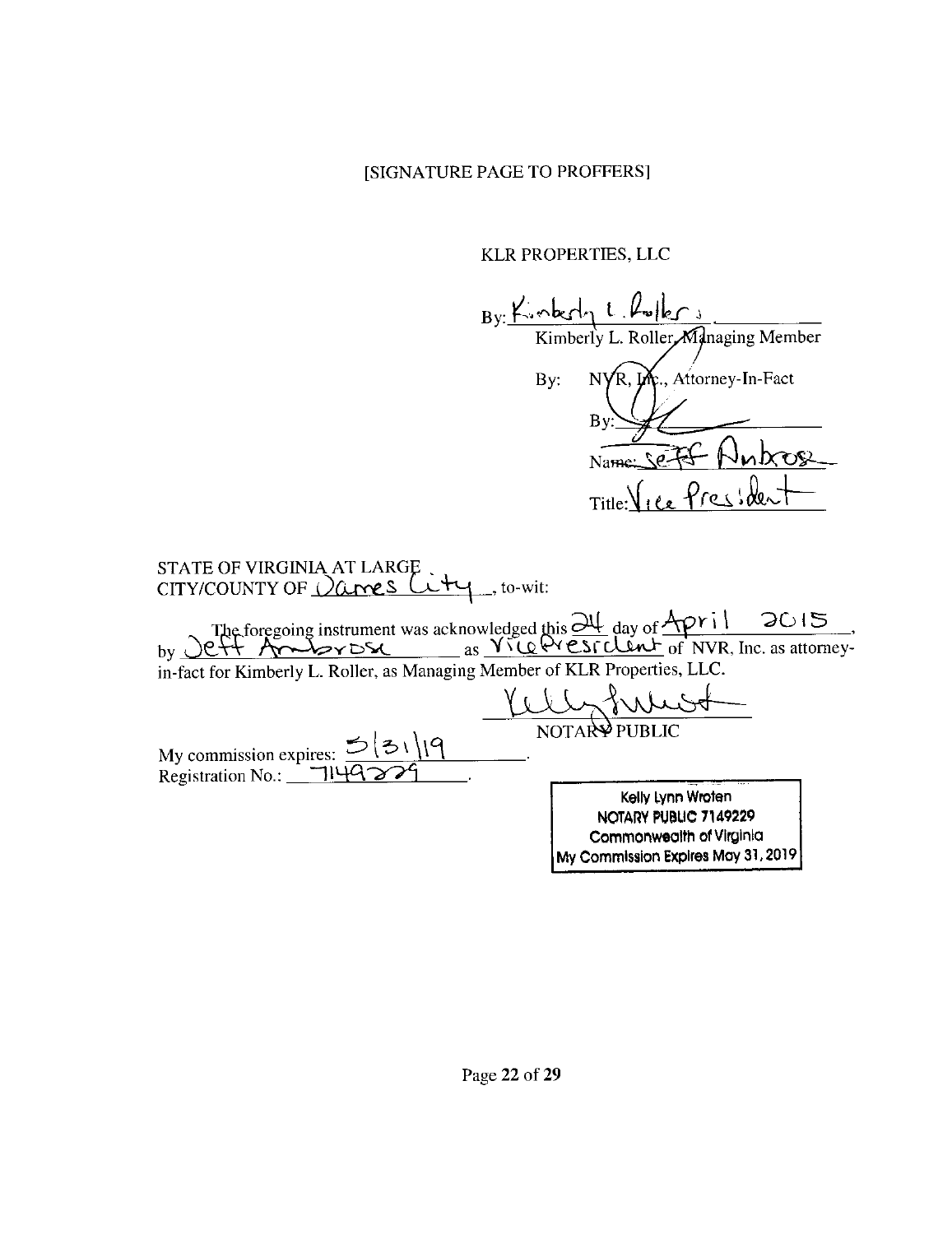$KCHA, MC$ Keith A. McCarth Attorney-In-Fact By: NVR**)** (Inc ল Name  $Title: Viewve$ riennE I Adrienne D. McCarthy Attorney-In-Fact By: NVRNhc В١ Name Title STATE OF VIRGINIA AT LARGE<br>CITY/COUNTY OF <u>Same S</u> , to-wit: The foregoing instrument was acknowledged this  $\frac{\partial \Psi}{\partial y}$  day of April 2015, in-fact for Keith A. McCarthy and Adrienne D. McCarthy. NOTARY PUBLIC 5|31|19 My commission expires: Kelly Lynn Wroten 149229 Registration No.:  $\overline{\phantom{a}}$ NOTARY PUBLIC 7149229 Commonwealth of Virginia My Commission Expires May 31, 2019

Page 23 of 29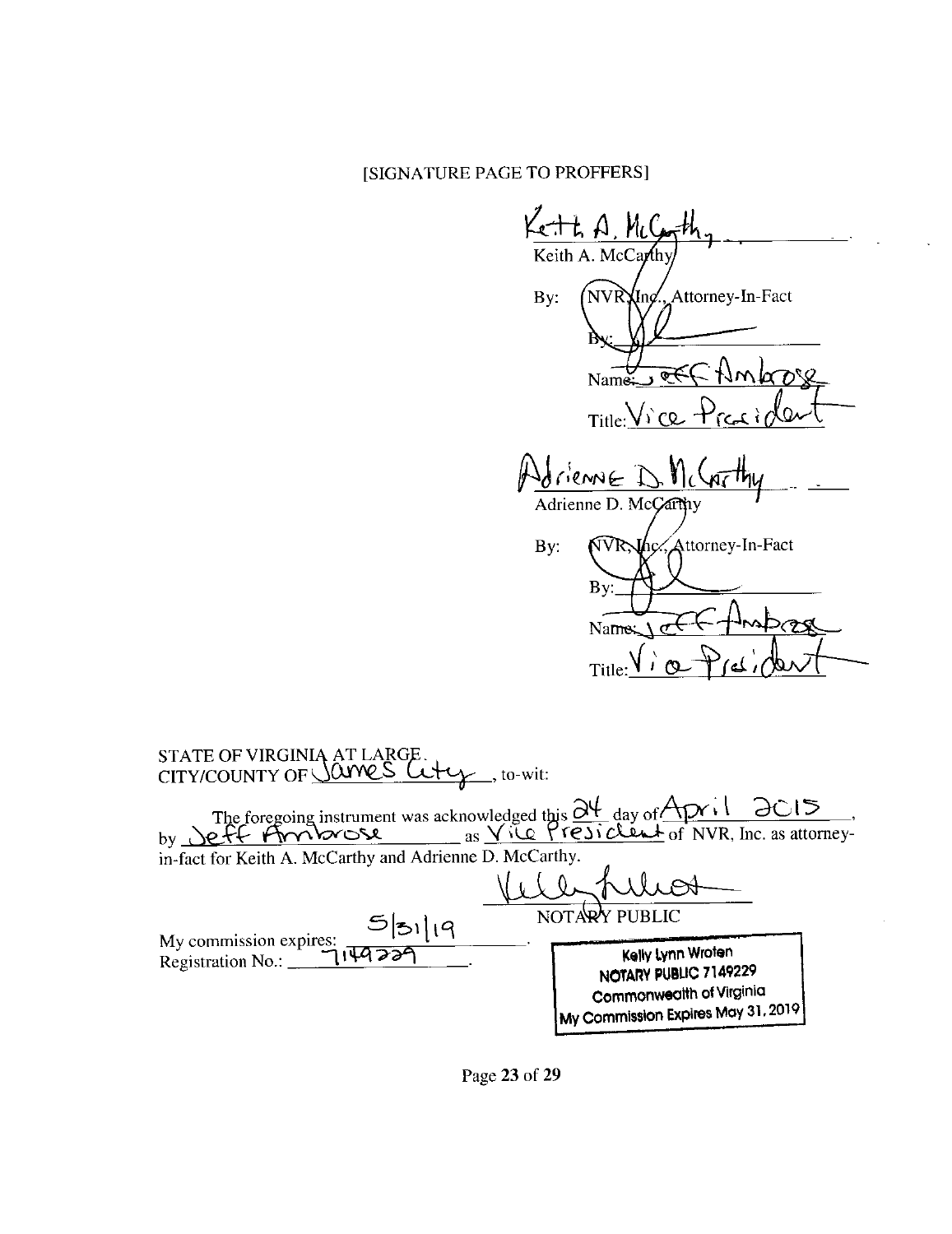Brym C. Szostak Bryan C. Szostak  $NVR$ , In $K$ , Attorney-In-Fact By: **B**y Names)  $\epsilon$ **Titl** STATE OF VIRGINIA AT LARGE.<br>CITY/COUNTY OF <u>Vary S</u> Let y<sub>1</sub>, to-wit: by <u>Jeff Probrose</u> as <u>Vice President</u> of NVR, Inc. as attorney-<br>by <u>Jeff Probrose</u> as <u>Vice President</u> of NVR, Inc. as attorneyin-fact for Bryan C. Szostak. **NOTAR** My commission expires: 5 31 19 Kelly Lynn Wroten NOTARY PUBLIC 7149229 Commonwealth of Virginia My Commission Expires May 31, 2019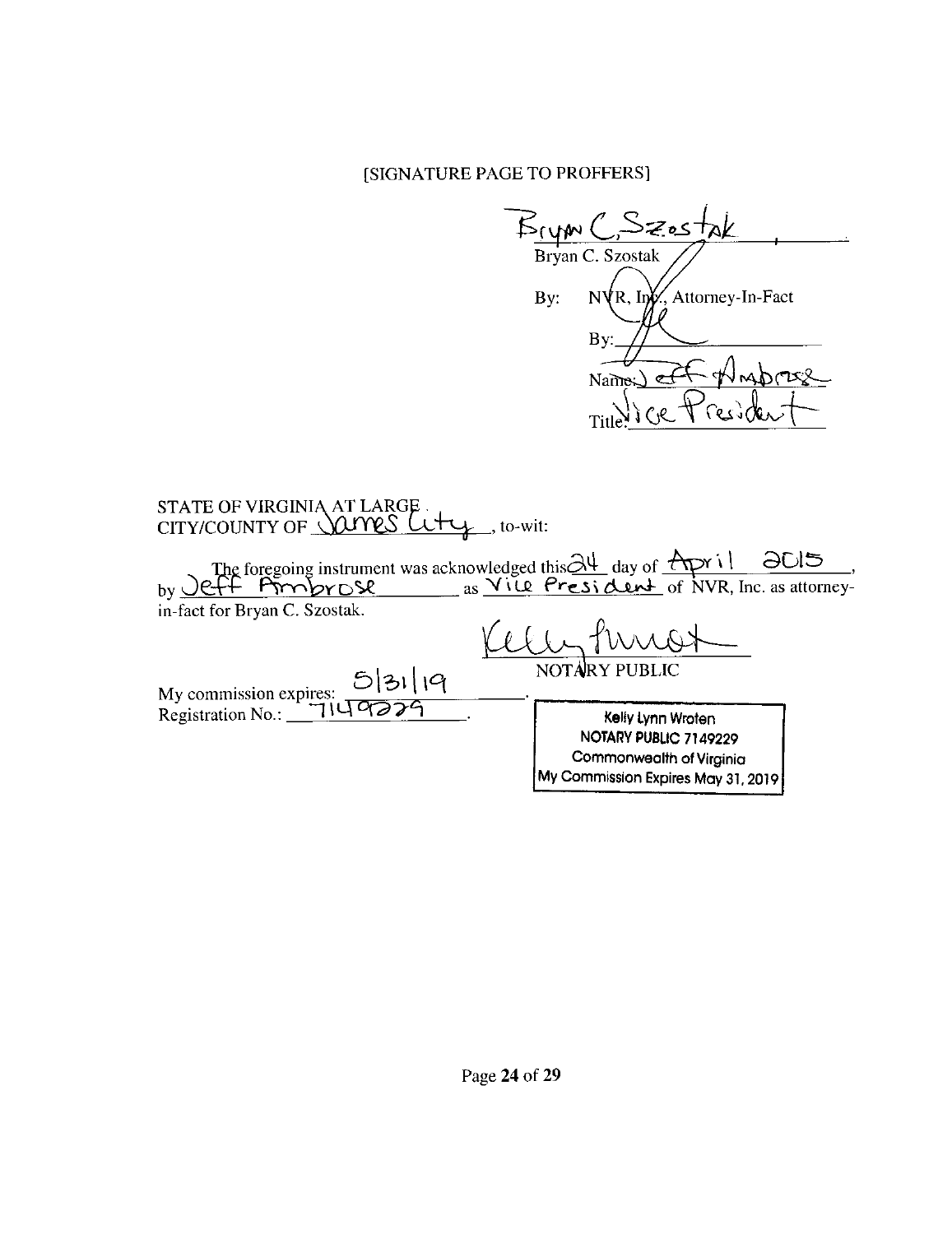FONSEA Leftin.ch Ronica Leftwich By: NVR, Ing., Attorney-In-Fact ) هټ MOMPO Name Title  $\sim$  c ١O STATE OF VIRGINIA AT LARGE CITY/COUNTY OF James  $\uparrow$ , to-wit: τ by Jeff Ambrose as XII day of  $2015$  $\overline{\mathcal{A}}$  of NVR, Inc. as attorneyin-fact for Ronica Leftwich **NOTARY**  $5|31|19$ My commission expires: Registration No.:  $\overline{\phantom{a}}$ ٦۱ Kelly Lynn Wroten NOTARY PUBLIC 7149229 Commonwealth of Virginia My Commission Expires May 31, 2019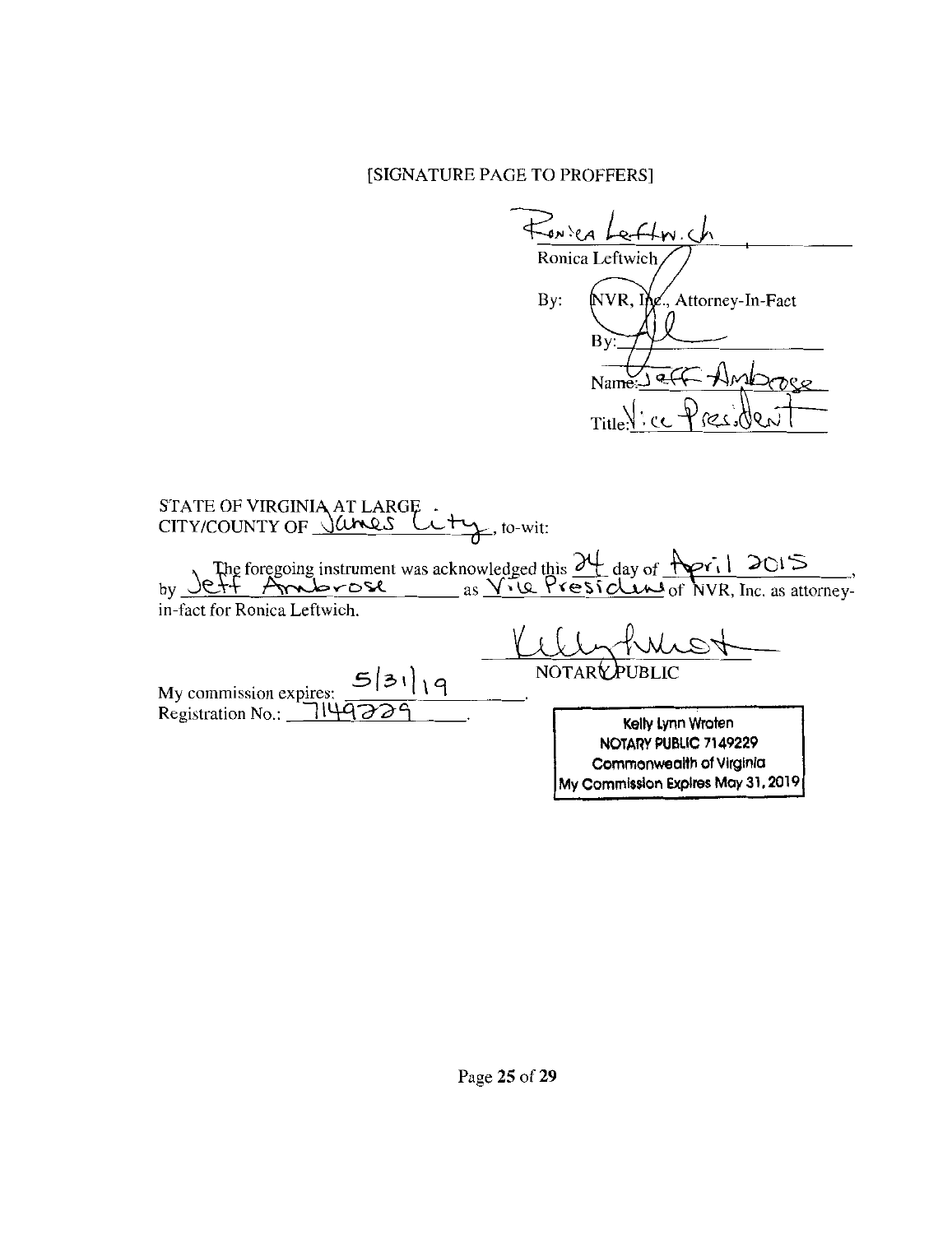Hunt Pues John B. Barnett.

John B. Barnet nstee

 $5a$ 

Judith Barnett x dit L

Judith Barnett, Trustee

STATE OF VIRGINIA AT LARGE CITY/COUNTY OF  $\sqrt{\alpha}$ 

The foregoing instrument was acknowledged this  $24\frac{\mu}{\alpha}$  day of  $\frac{1001}{\alpha}$ ,  $\frac{2015}{\alpha}$ , John B. Barnett, Jr. and Judith Barnett, individually and as trustees of the John B. Barnett, Jr. and Judith L. Barnett Living Trust dated June 2, 20H <u>Gu (Mn-</u><br>NOTARY PUBLIC A MOTARY PUBLIC CONTROL CONTROL CONTROL CONTROL CONTROL CONTROL CONTROL CONTROL CONTROL CONTROL CONTROL CONTROL CONTROL CONTROL CONTROL CONTROL CONTROL CONTROL CONTROL CONTROL CONTROL CONTROL CONTROL CONTROL CONTROL CONTRO

My commission expires:  $11/30/2018$ <br>Registration No.: 7600737

Page 26 of 29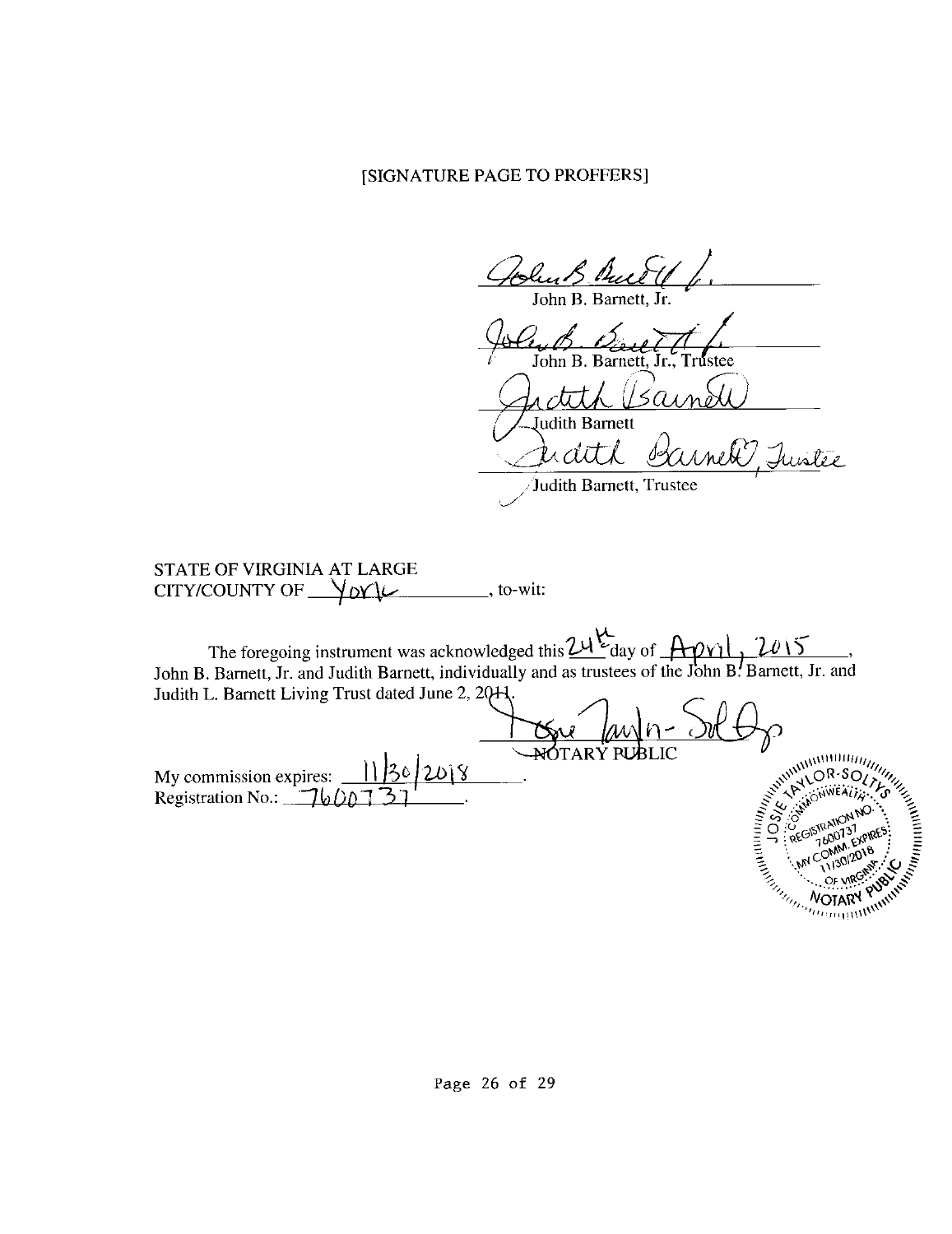## **EXHIBIT A**

## Property Description

## Parcel DI

All that certain piece, parcel or lot of land situate in James City County, Virginia, set out and described as Parcel DI as shown on a certain plat entitled "PLAT OF SUBDIVISION ON THE PROPERTY OWNED BY JOHN B. BARNETT JR., POWHATAN DISTRICT, JAMES CITY COUNTY, VIRGINIA" dated April 6, 2006 and made by AES Consulting Engineers of Williamsburg, Virginia, recorded in the Clerk's Office of the Circuit Court for the City of Williamsburg and County of James City, Virginia as Instrument No.

and

Parcel E

All that certain piece, parcel or lot of land situate in James City County, Virginia, set out and described as Parcel E as shown on a certain plat entitled "PLAT OF SUBDIVISION & PROPERTY LINE EXTINGUISHMENT BETWEEN THE PROPERTIES OWNED BY JOHN B. BARNETT JR., CHICKASAW, L.L.C. AND BARNETT DEVELOPMENT COMPANY, INC., POWHATAN DISTRICT, JAMES CITY COUNTY, VIRGINIA" dated April 4, 2006 and made by AES Consulting Engineers of Williamsburg, Virginia, recorded in the Clerk's Office of the Circuit Court for the City of Williamsburg and County of James City, Virginia as Instrument No. 060013607.

Including, all those certain lots, pieces, or parcels of land lying and being in the County of James City, Virginia, and known and designated as Lot Numbers 34 - 57 and the private right-of-ways of Luminary Drive, Tealight Drive, and Votive Drive as shown on that certain plat entitled "PLAT OF SUBDIVISION, VILLAGE AT CANDLE STATION, PHASE 1, LOTS 34 - 57", a subdivision of the property of Candle Development, LLC, James City County, Virginia, made by AES Consulting Engineers, Williamsburg, Virginia August 8, 2014, and recorded in the Clerk's Office of the Circuit Court of the City of Williamsburg and County of James City, Virginia, on September 10, 2014 as Instrument Number 140014744.

County Tax Parcel Numbers: #2321100001D, #2321100001E #2321100034, #2321100035, #2321100036, #2321100037, #2321100038, #2321100039, #2321100040, #2321100041, #2321100042, #2321100043, #2321100044, #2321100045, #2321100046, #2321100047, #2321100048, #2321100049, #2321100050, #2321100051, #2321100052, #2321100053, #2321100054,#2321100055,#2321100056,#2321100057, and#2321100003B

And

A portion of Parcel A, County Tax Parcel #2321100001 A, containing a total of approximately 1.764 acres:

Page 27 of 29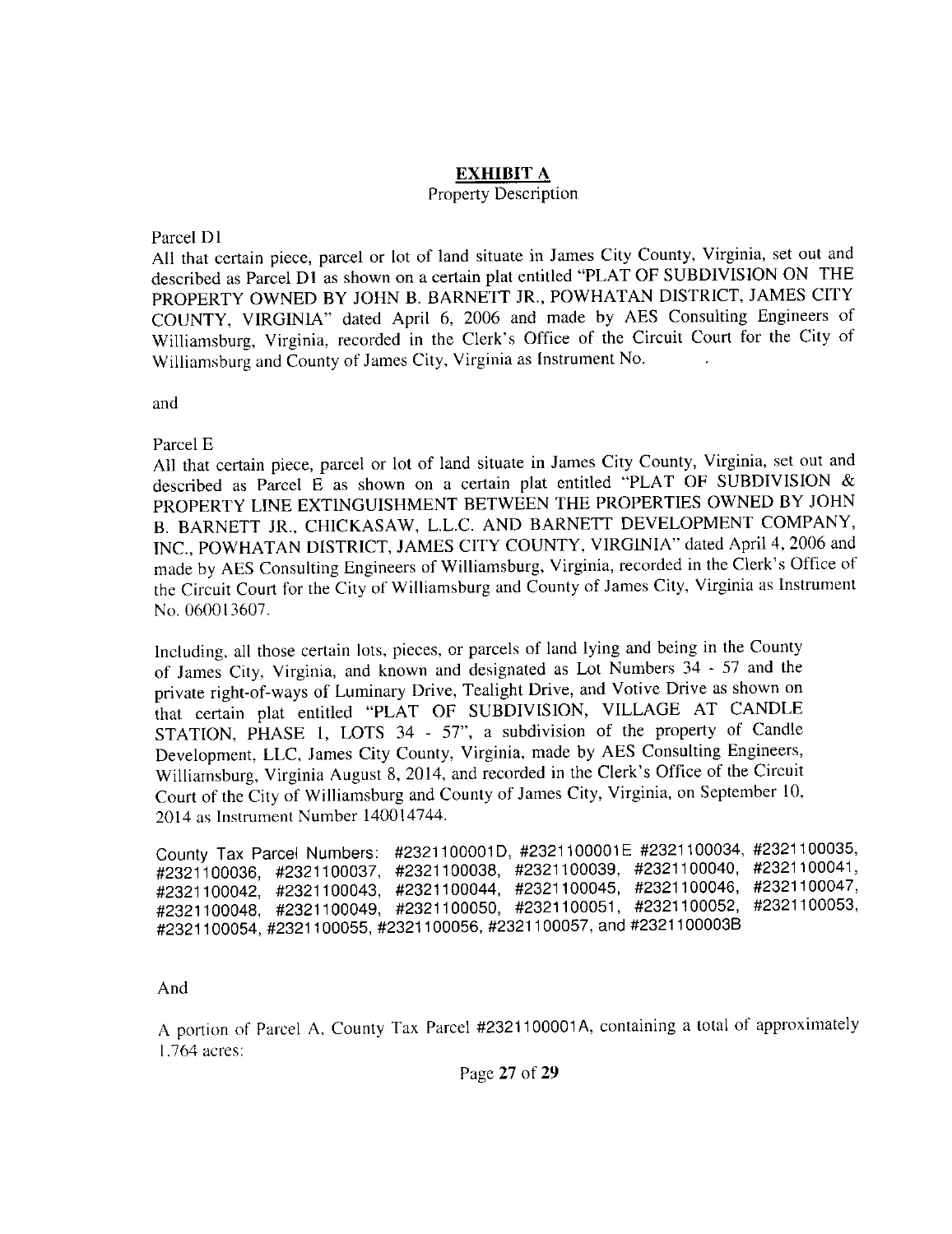ALL THAT CERTAIN PORTION OF PARCEL "A", TAX MAP PARCEL #(23-2)(11-1A), SITUATE, LYING AND BEING IN THE POWHATAN DISTRICT OF THE COUNTY OF JAMES CITY, VIRGINIA, CONTAINING A TOTAL OF 76,820 SQUARE FEET± OR 1.764± ACRES MORE OR LESS AND BEING MORE PARTICULARLY DESCRIBED AS FOLLOWS:

COMMENCING AT A POINT ON THE SOUTHERLY RIGHT-OF-WAY LINE OF RICHMOND ROAD, U.S. ROUTE #60; A CORNER OF PARCEL "B", NOW OR FORMERLY OWNED BY CROSSWALK COMMUNITY CHURCH, INC., TAX MAP PARCEL #(23-2)(11-IB); THENCE IN A EASTERLY DIRECTION AND ALONG THE SOUTHERLY RIGHT-OF-WAY LINE OF RICHMOND ROAD, U.S. ROUTE #60, 570°0 l '07"E, 573.20' TO A POINT; THENCE ALONG A CURVE TO THE RIGHT, HAVING A RADIUS OF 2824.79' AND AN ARC LENGTH OF 14.83' TO A POINT; THIS BEING THE TRUE POINT OF BEGINNING (P.O.B.) AND THE NORTHWESTERN CORNER OF PARCEL "A" OF THE PROPERTY DESCRIBED HEREON.

THENCE FROM SAID TRUE POINT OF BEGINNING, SAID POINT BEING ALONG THE SOUTHERLY RIGHT-OF-WAY LINE OF RICHMOND ROAD, U.S. ROUTE #60, A CORNER TO PARCEL "A" OF THE PROPERTY DESCRIBED HEREON AND PARCEL "E" OF THE LANDS NOW OR FORMERLY OWNED BY CANDLE DEVELOPMENT, LLC; THENCE CONTINUING ALONG THE RIGHT-OF-WAY LINE OF RICHMOND ROAD, U. S. ROUTE #60, ALONG A CURVE TO THE RIGHT, HAVING A RADIUS OF 2824.79' AND AN ARC LENGTH OF 25.14' TO A POINT; A CORNER TO PARCEL "A" OF THE PROPERTY DESCRIBED HEREON AND PARCEL "D" OF THE LANDS NOW OR FORMERLY OWNED BY CANDLE DEVELOPMENT, LLC; THENCE LEAVING SAID CORNER AND RIGHT-OF-WAY LINE OF RICHMOND ROAD, U.S. ROUTE #60, S26° 33'06"W, 399.43' TO A POINT; THENCE ALONG A CURVE TO THE LEFT, HAVING A RADIUS OF 583.96' AND AN ARC LENGTH OF 71.64' TO A POINT; THENCE Sl9° 31'22"W, 247.60' TO A POINT, THENCE S36° 52'20"W, 2358.01' TO A POINT; THENCE N51° 43'03"E, 25.01' TO A POINT; THENCE N36° 52'20"E, 2353.58' TO A POINT; THENCE Nl 9° 3 l '22"E, 243.78' TO A POINT; THENCE ALONG A CURVE TO THE RIGHT, HAVING A RADIUS OF 608.96' AND AN ARC LENGTH OF 74.71' TO A POINT; THENCE N26° 33'06"E, 396.79' TO THE AFORESAID TRUE POINT OF BEGINNING;

THAT PORTION OF PARCEL "A" AND THE PROPERTY DESCRIBED HEREON IS MORE PARTICULARLY SHOWN ON THAT CERTAIN PLAT ENTITLED, "PLAT OF SUBDIVISION & PROPERTY LINE EXTINGUISHMENT BETWEEN THE PROPERTIES OF JOHN B. BARNETT, JR., CHICKASAW, L.L.C. AND BARNETT DEVELOPMENT COMPANY, INC.", DATED APRIL 4, 2006, REVISED MAY 5, 2006 AND DULY RECORDED AT THE CLERK'S OFFICE OF THE CIRCUIT COURT OF THE COUNTY OF JAMES CITY, VIRGINIA AS INSTRUMENT #060013607.

Page 28 of 29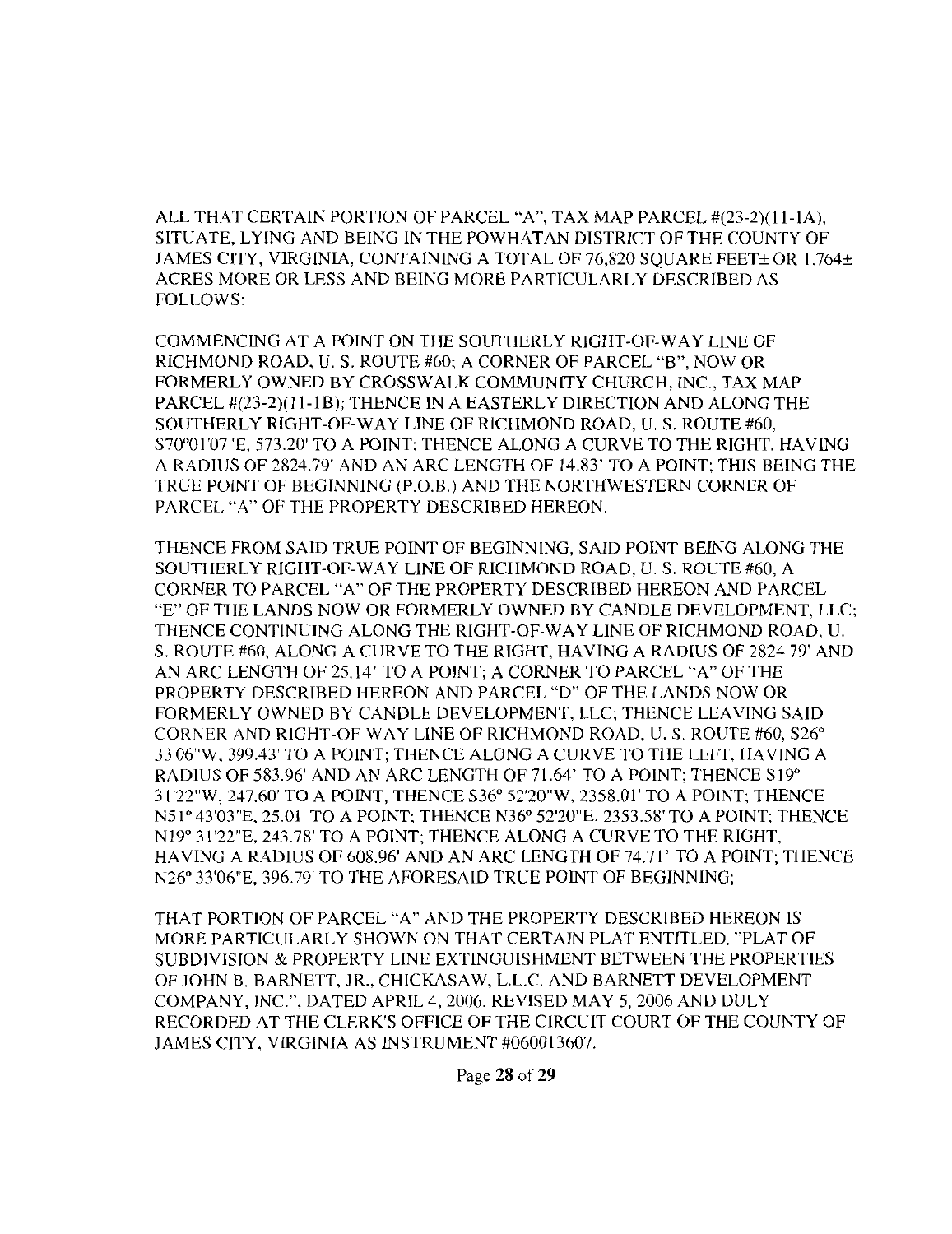And

That certain portion of James City County Tax Parcel 2321100001C to be made a part of Tax Parcel 2321100001D via boundary line adjustment as more particularly shown on the Master Plan.

And

That certain portion of James City County Tax Parcel 2321100002D to be made a part of Tax Parcel 2321100001D via boundary line adjustment as more particularly shown on the Master Plan.

| VIRGINIA: CITY OF WILLIAMSBURG & COUNTY OF JAMES CITY<br>This document was admitted to record on $7-10-2015$<br>12:04 MR/PM. The taxes imposed by Virginia Code<br>at …<br>Section 58.1-801, 58.1-802 & 58.1-814 have been paid. |                  |                       |
|----------------------------------------------------------------------------------------------------------------------------------------------------------------------------------------------------------------------------------|------------------|-----------------------|
| <b>STATE TAX</b>                                                                                                                                                                                                                 | <b>LOCAL TAX</b> | <b>ADDITIONAL TAX</b> |
| <b>TESTE: BETSY B. WOOLRIDGE, CLERK</b>                                                                                                                                                                                          |                  |                       |
|                                                                                                                                                                                                                                  | i habridge       | Merr                  |
|                                                                                                                                                                                                                                  |                  |                       |

13795714v4

Page 29 of 29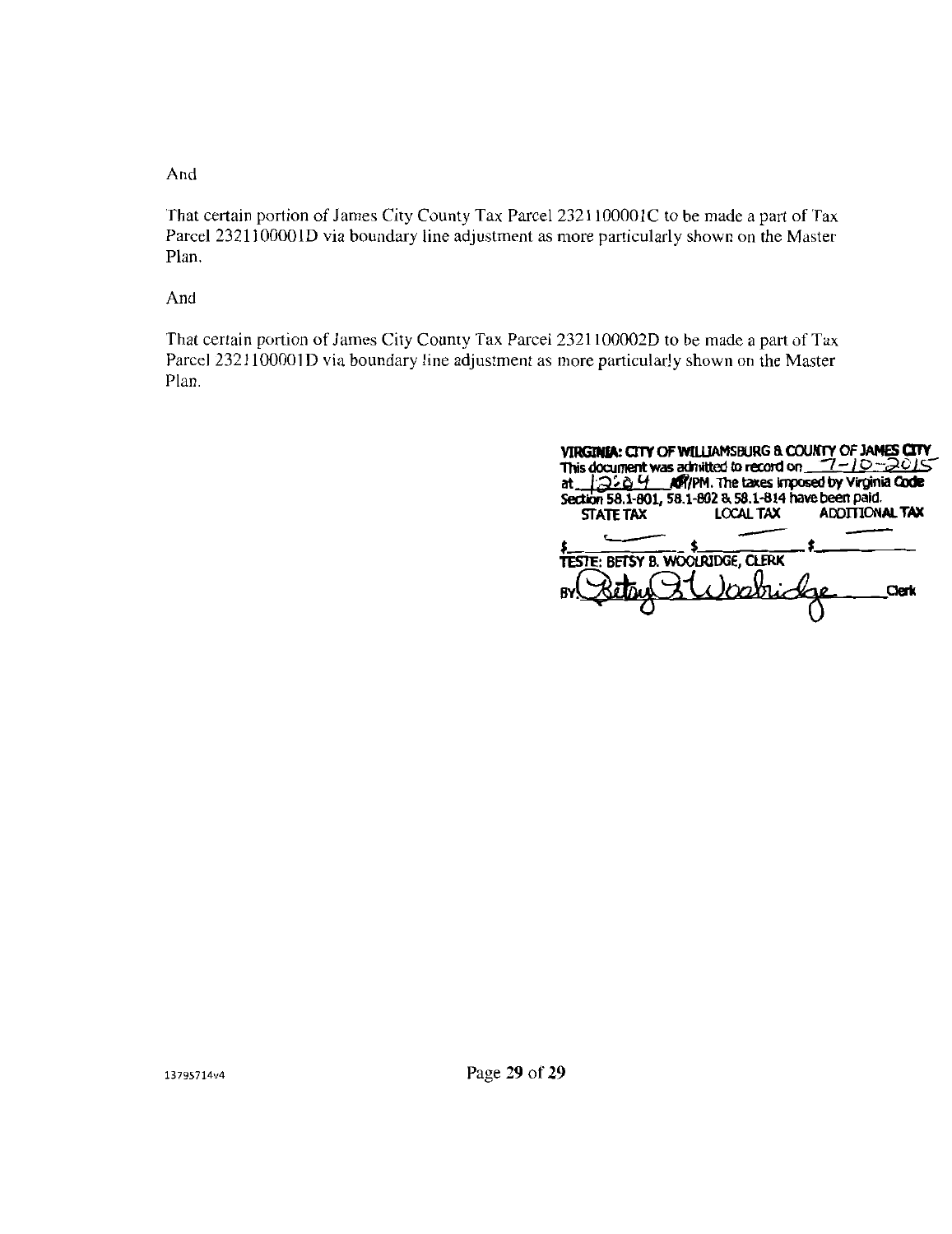RECEIVED & FILED<br>Date: *7 - 8 - 15* 

| Time: | $\theta$                                              | <b>AMPM</b> |
|-------|-------------------------------------------------------|-------------|
|       | Circuit Court Clerk's Office<br>City of Williamsburg  |             |
|       | County of James City, VA<br>Betsy B. Woolridge, Clerk |             |
|       |                                                       |             |

BY: CLERK